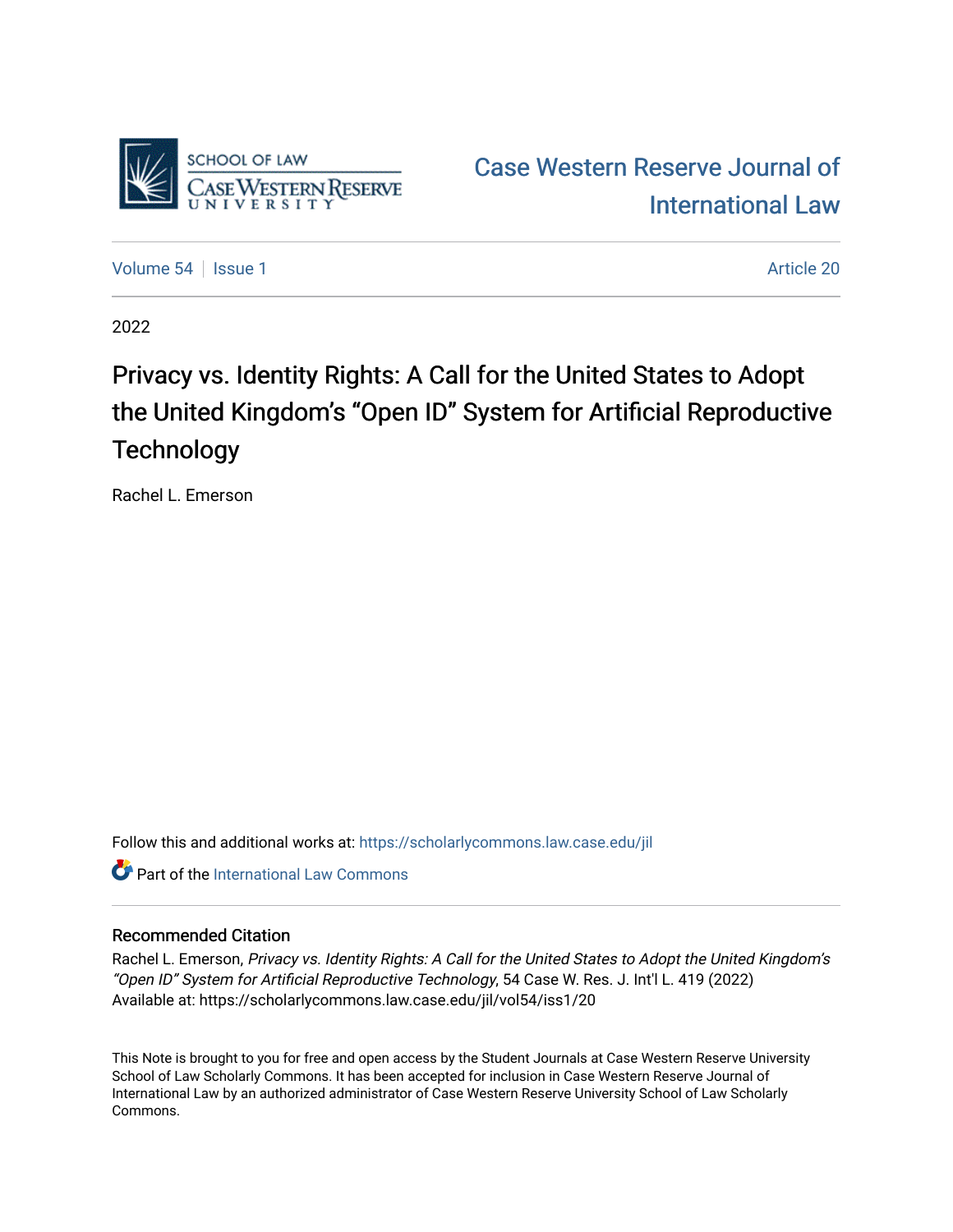# PRIVACY VS. IDENTITY RIGHTS: A CALL FOR THE UNITED STATES TO ADOPT THE UNITED KINGDOM'S "Open ID" System for Artificial REPRODUCTIVE TECHNOLOGY

## *Rachel L. Emerson*\*

#### **ABSTRACT**

In a world of readily-available home genetics tests, donor anonymity can no longer exist. Recognizing this reality, the United Kingdom has implemented a national controlling system, which oversees and regulates artificial reproductive technology. The United States, which currently has no such system, would benefit from implementing a similar solution. By forming an "Open ID" system, those individuals who choose to donate genetic material would know and understand the possibility of a donor-conceived child contacting them and would have enforceable legal protections in place to shield them from parental liability or obligations. While the United States decides what to do about donor anonymity, it is imperative that those individuals who have donated or plan to donate genetic material consider the inheritance implications and take measures to protect themselves through estate planning.

#### TABLE OF CONTENTS

| II. UNDERSTANDING HISTORY: THE SCIENCE AND SYSTEMATIC<br>APPROACHES TO REGULATING DONATED GENETIC MATERIAL 424 |  |
|----------------------------------------------------------------------------------------------------------------|--|
| A. A Brief and Simplified Medical Overview of Artificial Reproductive                                          |  |
|                                                                                                                |  |
| ART Legislation and Regulations in the United Kingdom and United<br>В.                                         |  |
|                                                                                                                |  |
|                                                                                                                |  |

J.D. Candidate, Case Western Reserve University School of Law, Cleveland, Ohio, May 2022. Rachel Emerson received the *Journal of International Law* Outstanding Note Award.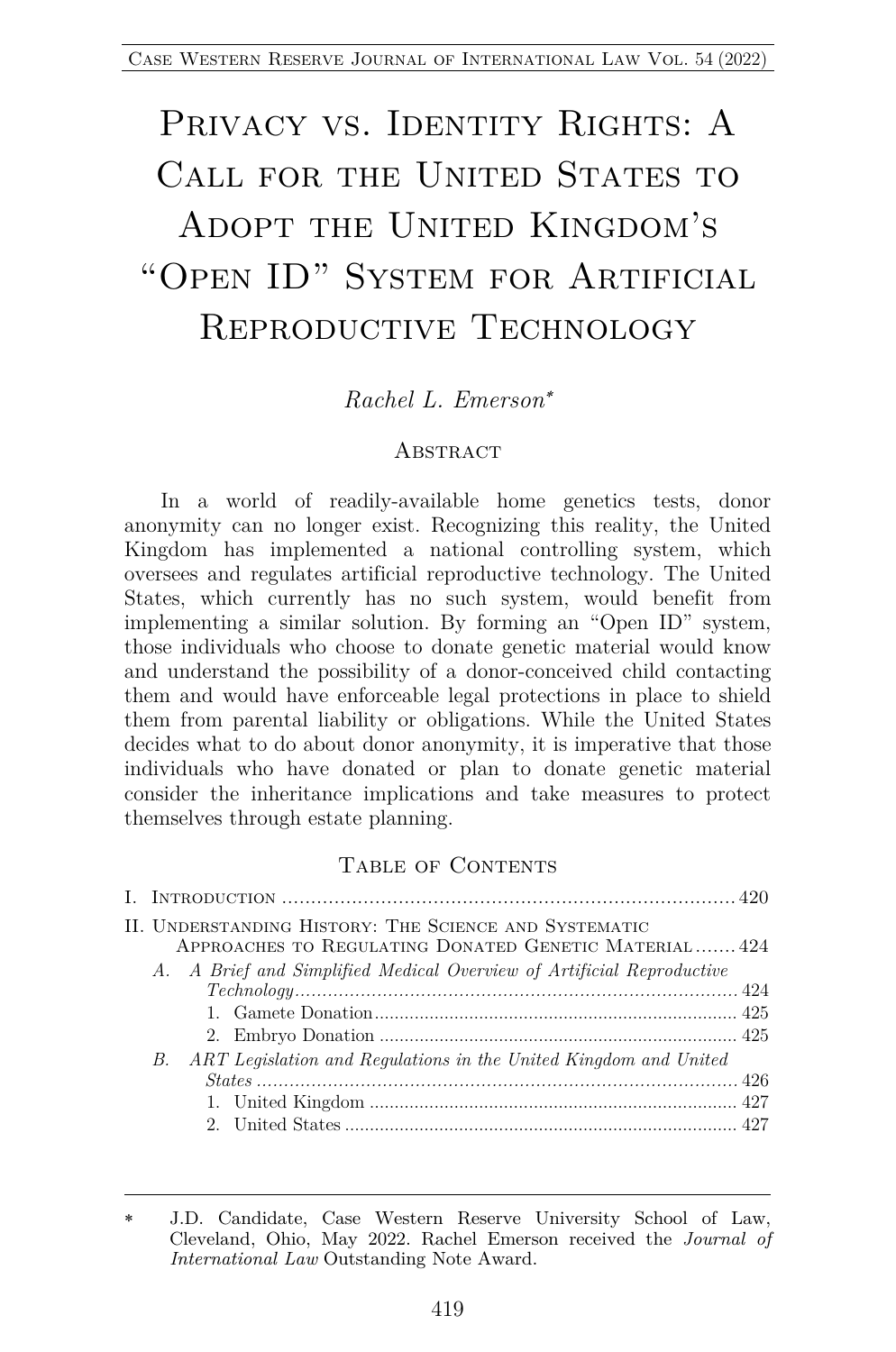#### Case Western Reserve Journal of International Law Vol. 54 (2022) *Privacy vs. Identity Rights: A Call for the United States to Adopt the United Kingdom's "Open ID" System for Artificial Reproductive Technology*

| III. WHO'S YOUR DADDY: THE DIFFICULTY IN BALANCING DONOR               |
|------------------------------------------------------------------------|
|                                                                        |
|                                                                        |
|                                                                        |
|                                                                        |
|                                                                        |
|                                                                        |
|                                                                        |
| IV. LESSONS FROM ACROSS THE POND: HOW A NATIONAL SYSTEM                |
|                                                                        |
|                                                                        |
|                                                                        |
| $2^{\circ}$                                                            |
| 3. The ABA's Model Act Governing Assisted Reproductive                 |
|                                                                        |
|                                                                        |
|                                                                        |
|                                                                        |
| C. Estate Planning Is Essential to Dealing with the Bigger Problem 443 |
|                                                                        |

#### I. INTRODUCTION

When Bryce Cleary, a middle-aged doctor from Corvallis, Oregon, logged on to ancestry.com in 2018, he never imagined finding a child he genetically fathered—let alone nineteen. <sup>1</sup> While attending medical school in 1989,<sup>2</sup> Cleary was approached by the fertility clinic staff at Oregon Health & Science University ("OHSU") to donate sperm.3 When asked why he donated, Cleary answered, "at that time when you're a first-year med student, you want to help everybody . . . [t]hat was the appeal to me. Why not? You're doing a great thing for a couple."4 Although Cleary did have some concerns, the idea that his sperm samples would be shipped to the East Coast and only used for

4. Swenson, *supra* note 1.

<sup>1.</sup> Kyle Swenson, *Nineteen Children and Counting*, WASH. POST (Sept. 7, 2020, 5:15 PM), https://www.washingtonpost.com/national/sperm-donorfather-19-children/2020/09/07/97b6f8de-ba65-11ea-8cf5-9c1b8d7f84c6\_sto ry.html [https://perma.cc/X7YE-2CUM].

<sup>2.</sup> Cleary's only time outside the city of Corvallis was spent attending OHSU in Portland, Oregon. *Id.*

<sup>3.</sup> Devon Haskins, *Oregon Doctor Says His Sperm Was Improperly Used to Father at Least 17 Children*, KGW (Oct. 3, 2019, 7:39 AM), https://www. kgw.com/article/news/local/corvallis-doctor-sperm-ohsu/283-e8aca73f-aa81 -4f07-bca1-183c25364c80 [perma.cc/D3DN-KHX9].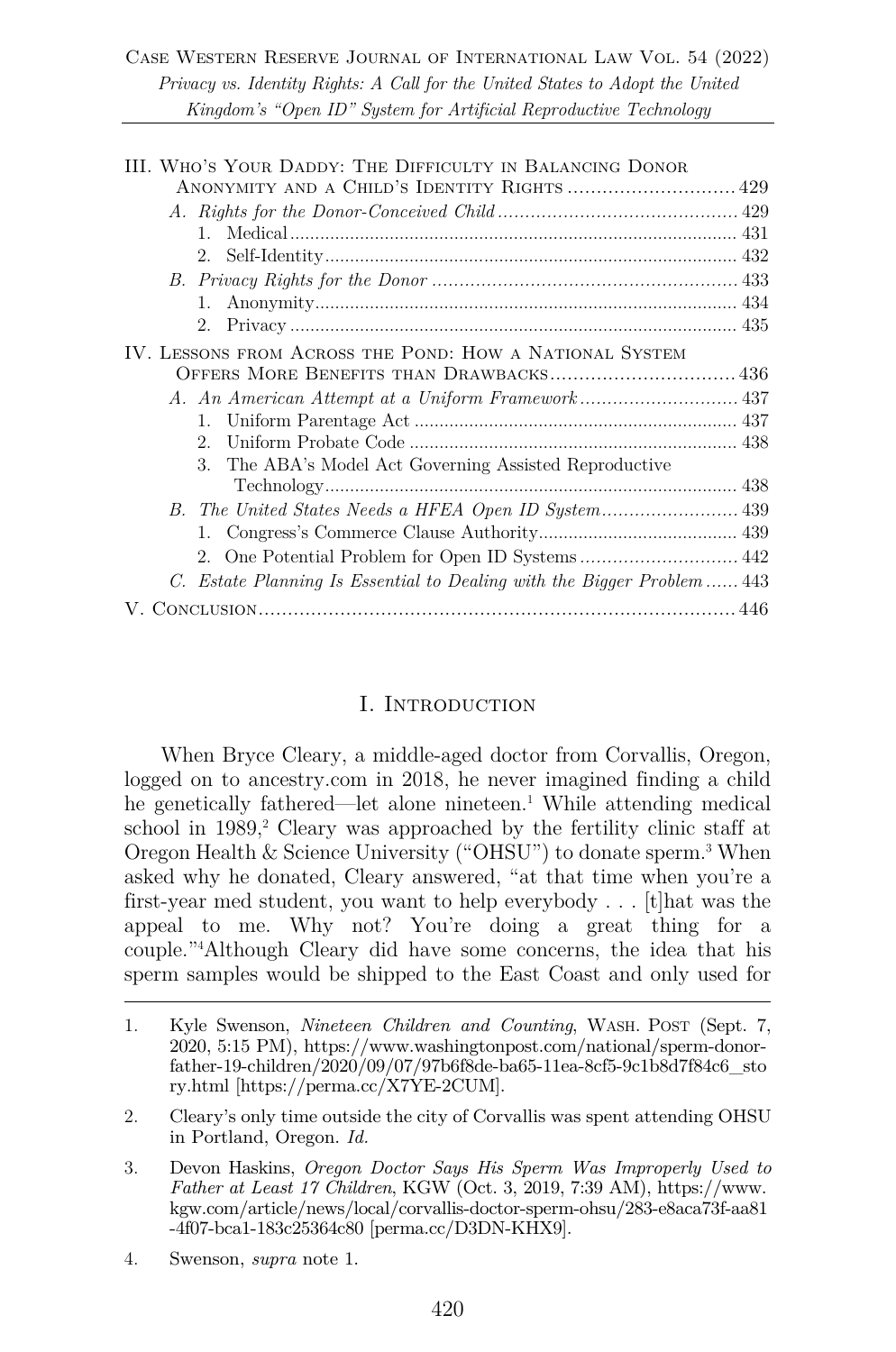five pregnancies, with the rest of the samples going to research, eased his mind.<sup>5</sup>

Roughly 30 years later, after signing up for an ancestry.com account, Cleary was contacted by two of his donor-conceived "children."6 This connection led to the introduction of 17 more of his donor "children," who had formed a private donor siblings Facebook group to connect with each other and Cleary.7 Cleary has since filed a lawsuit against OHSU.<sup>8</sup> After the suit was filed, the University issued its only public comment to date, stating, "OHSU supports and adheres to patient privacy laws."9

However, who is really at fault here? The University's fertility clinic did not connect Cleary and his donor-conceived children, ancestry.com did.10 Everything that occurred in Cleary's story is legal in the United States.<sup>11</sup> The real question is, should it be?

Bryce Cleary's story of being found through an at-home genetics kit and contacted by his donor-conceived children may seem shocking,

7. *Id.*

<sup>5.</sup> *Id.*

<sup>6.</sup> *Id.*

<sup>8.</sup> Cleary's action against OHSU alleges fraud and intentional infliction of emotional distress. He has requested \$5.25 million in damages. Swenson, *supra* note 1.

<sup>9.</sup> *Id.*

<sup>10.</sup> Aimee Green, *Oregon Doctor Says His Donated Sperm Was Used to Father at Least 17 Children, Sues OHSU for \$5.25 Million*, THE OREGONIAN (Oct. 3, 2019, 1:04 PM), https://www.oregonlive.com/news /2019/10/oregon-doctor-says-his-donated-sperm-was-used-to-father-at-le ast-17-children-sues-ohsu-for-525-million.html [https://perma.cc/CNX9- 62WV].

<sup>11.</sup> Rich Vaughn, *Is Sperm Donor Anonymity a Thing of the Past?*, INT'L FERTILITY L. GRP. (Oct. 30, 2020, 10:55 AM), https://www.iflg.net/issperm-donor-anonymity-a-thing-of-the-past/ [perma.cc/U42A-UTBX].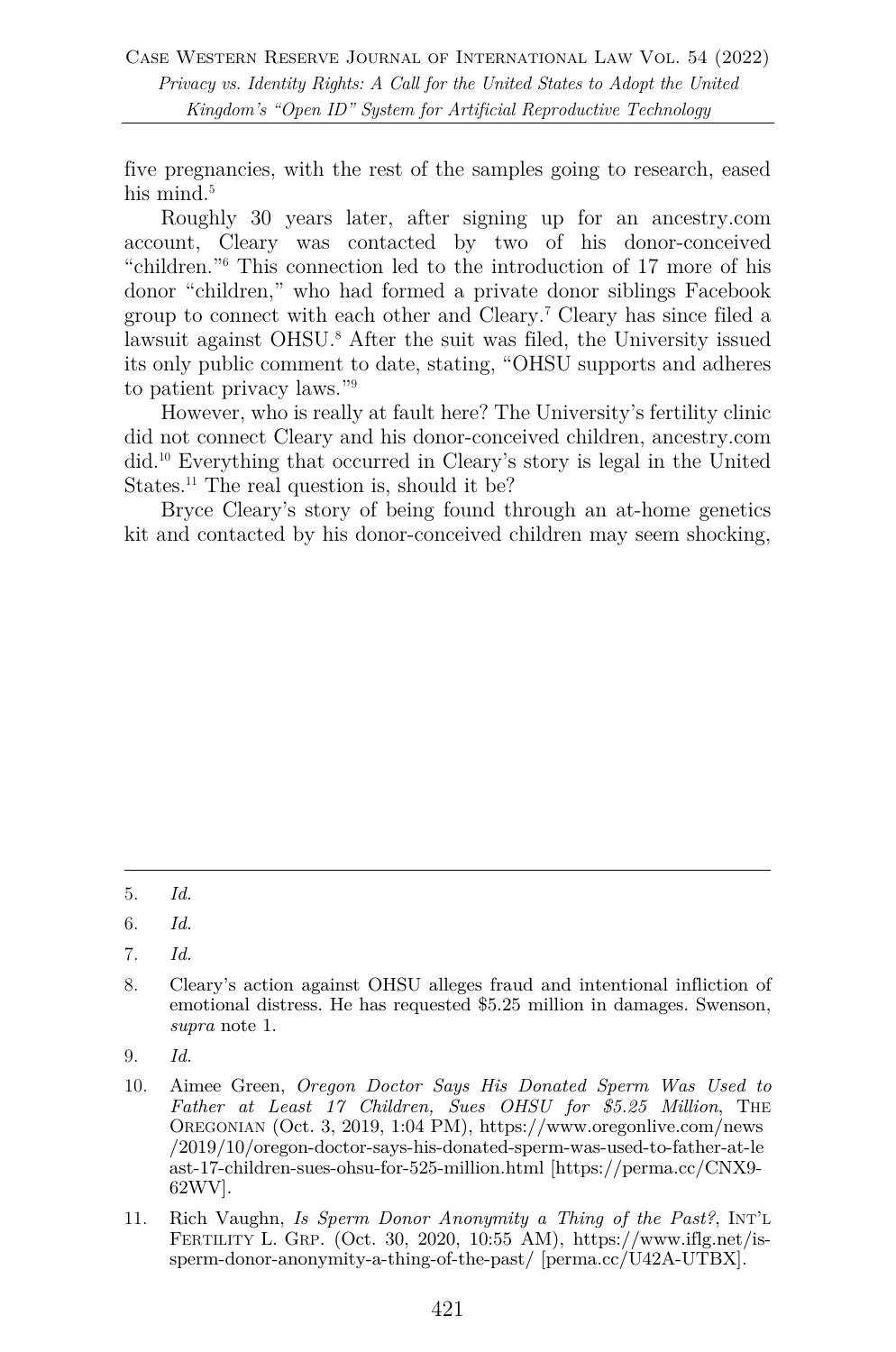but it is not unusual.<sup>12</sup> Websites such as ancestry.com<sup>13</sup> and 23andMe<sup>14</sup> are just two of the many services that offer at-home genetic testing that have the ability to connect donors with the child, or children, created from their donation. In the United States, "[t]he rise of consumer genetic tests . . . is forcing sperm donation clinics to confront the fact that it is now virtually impossible to guarantee anonymity to their clients."15 Many clinics are changing their policies to clarify that the term "anonymous" donation means only that the clinic will not share their donor information, not that it cannot be discovered by other means.16 Other clinics are following a more European approach and allowing an "open-identity donor[s]" ("Open ID") system. <sup>17</sup> An Open ID system allows the donor-conceived child to receive non-identifying information about their donor at age sixteen and connect with the donor after they turn eighteen, or sooner, if both parties agree to it.<sup>18</sup>

Cleary's story demonstrates that there is a gap in the privacy regulations surrounding artificial reproductive technology ("ART") and that United States laws have fallen behind the pace of technology. The use of ART continues to create issues concerning the reproductive rights of the intended parents, the identity rights of the resulting children, and the privacy rights of the gamete donors.<sup>19</sup>

- 12. *See* Rachel Weiner, *Woman Sues After Learning 'Anonymous' Sperm Donor Was Her Own Fertility Doctor*, WASH. POST (Nov. 19, 2020, 12:15 PM), https://www.washingtonpost.com/local/legal-issues/fertility-doctor-l awsuit-michael-kiken/2020/11/19/b938acf2-2908-11eb-92b7-6ef17b3fe3b4\_ story.html [https://perma.cc/K287-3KLE]; Sunny Jane Morton, *One Man's Successful Search for His Sperm-Donor Father*, FAMILYTREE, https:/ /www.familytreemagazine.com/birth-families/sperm-donor-search/ [https:// perma.cc/25L3-NT9D]; Barbara McMahon & Sally Williams, *The Boy Who Went Looking for His Sperm Donor Dad—and Got One Heck of a BIG Surprise: He Had 25 Brothers and Sisters*, DAILY MAIL UK (Sept. 30, 2020, 5:02 PM), https://www.dailymail.co.uk/femail/article-8790943/The-boy-we nt-looking-sperm-donor-dad.html [https://perma.cc/8XBR-7WUL].
- 13. Stephanie Pappas, *Genetic Testing and Family Secrets*, AM. PSYCH. ASS'N (June 2018), https://www.apa.org/monitor/2018/06/cover-genetic-testing [perma.cc/2ZK9-8D2S].
- 14. *Id.*
- 15. Meghana Keshavan, *'There's No Such Thing as Anonymity': With Consumer DNA Tests, Sperm Banks Reconsider Long-Held Promises to Donors*, STAT (Sept. 11, 2019), https://www.statnews.com/2019/09/11/c onsumer-dna-tests-sperm-donor-anonymity/ [perma.cc/QT3D-3BSD].
- 16*. Id.*
- 17. *Id.*
- 18. *Id.*
- 19. Bruce Hale & Stephen Page, *Whose Rights Are They, Anyway?*, 12 SCITECH L. 8, 8 (2016).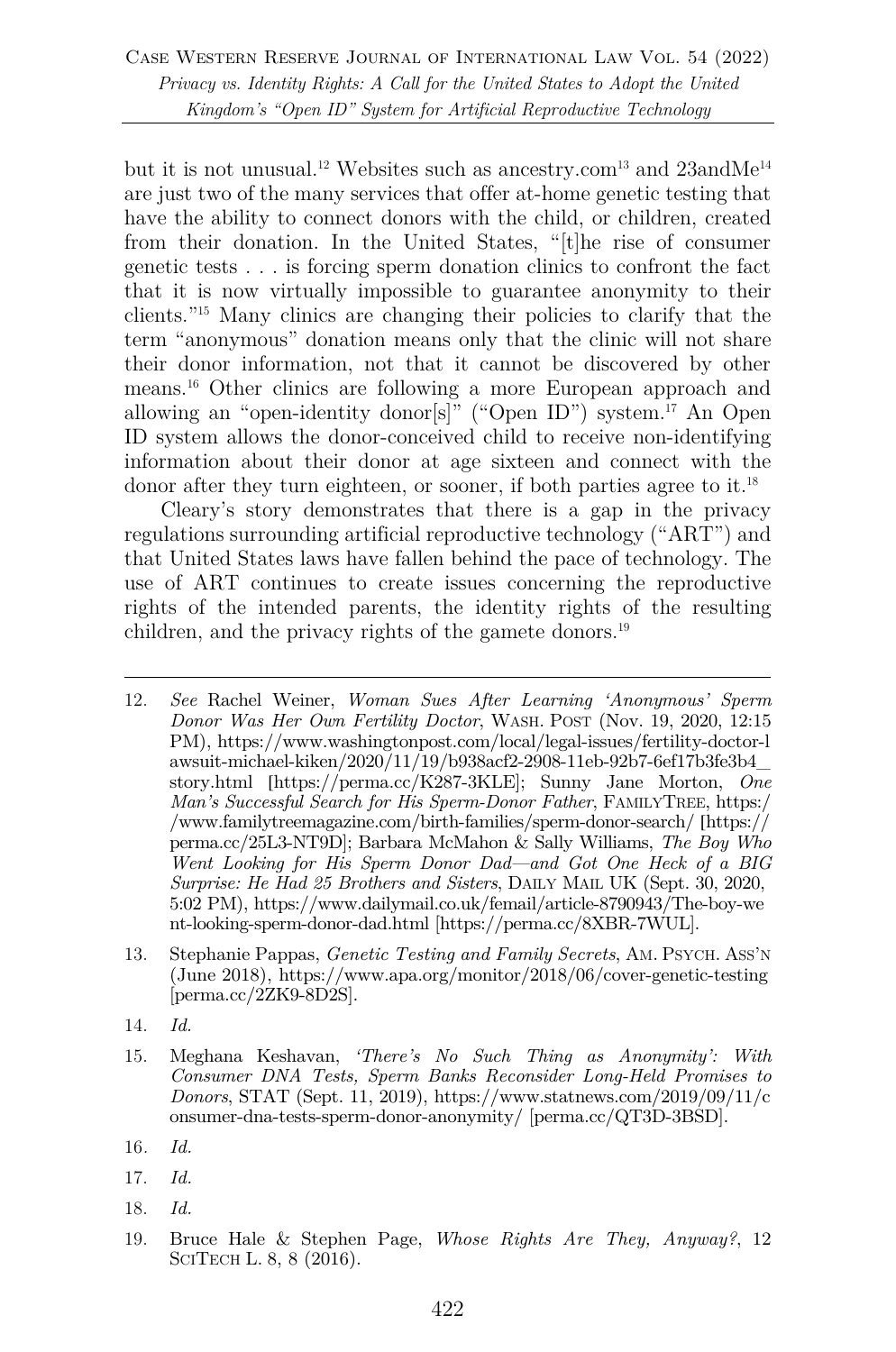This Note argues that, as a social policy issue, the United States must learn from other countries, specifically the United Kingdom, to provide a unified and sustainable solution that balances the identity rights of a donor-conceived child and the protection of the privacy rights of gamete and embryo donors. This Note examines the implications of donated genetic material<sup>20</sup> on privacy issues, identity rights, legal rights, estate planning, and probate litigation. This Notes also suggests how the United States could benefit from a national system of regulation as seen in the United Kingdom.<sup>21</sup>

Part II of this Note presents a brief overview of ART that is applicable to this paper. It provides a general understanding of ART using donors including gamete donation and embryo donation. It also provides a brief background on the legal systems that regulate ART in the United Kingdom and the United States.

Part III explains the necessary balance of the rights of a donor and the rights of a child, born from ART using donated genetic material. It also examines how the United Kingdom and United States value these rights differently in light of customs and societal norms, and how technological advances destroyed donor anonymity.

Part IV compares the United States' attempt to create a unified framework in the Uniform Parentage  $Act<sub>1</sub><sup>22</sup>$  Uniform Probate Code,<sup>23</sup> and American Bar Association state-regulated legislations, $24$  with the

- 20. While there are many forms of ART, this Note focuses on only those processes that involve donated genetic material. The Note does not explore issues of traditional surrogacy which may have some limited application on the issues proposed, but because it is so rarely used today, has little implications for this research. Posthumous gamete retrieval is also not included because those cases typically use a "donor" that is the deceased biological parent and therefore does not create the same issues of privacy and inheritance rights as typical gamete or embryo donation. *See generally About Surrogacy: What Is Traditional Surrogacy?*, SURROGATE.COM, https: //surrogate.com/about-surrogacy/types-of-surrogacy/what-is-traditional-su rrogacy/#:~:text=Traditional%20surrogacy%20is%20now%20much,as%20t hey%20grow%20their%20families [https://perma.cc/5PBK-NKS4]; Andrew Joseph, *'They Don't Want His Story to End': Efforts to Save the Sperm of the Deceased Come with Heartache and Tough Questions*, STAT (Mar. 13, 2019), https://www.statnews.com/2019/03/13/postmortem-sper m-retrieval/ [https://perma.cc/CB96-H24].
- 21. While child support is a relevant factor when analyzing issues of donated genetic material, it is beyond the scope of this paper and is not discussed further.
- 22. UNIF. PARENTAGE ACT (2017), U.L.A. (2019).
- 23. UNIF. PROB. CODE (amended 2020), U.L.A. (2013).
- 24. *ABA Model Act Governing Assisted Reproduction [2019] Resolution*, AM. BAR ASS'N (Jan. 28, 2019), https://www.americanbar.org/content/dam/ aba/administrative/family\_law/committees/art/resolution-111.pdf [http s://perma.cc/LLP4-EH6L].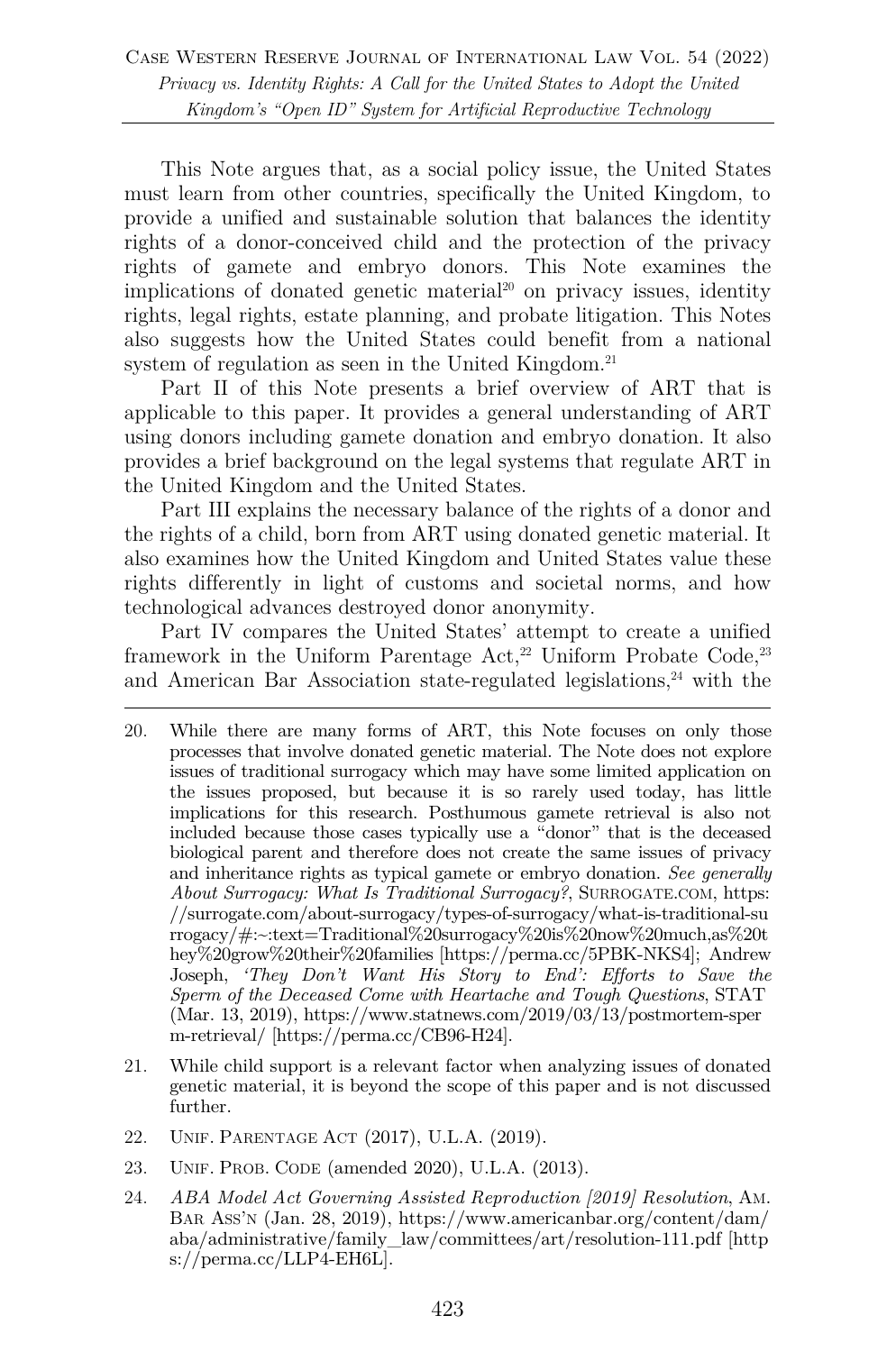United Kingdom's Human Fertilisation and Embryology Authority ("HFEA") national regulations. <sup>25</sup> It proposes that Congress's Commerce Clause<sup>26</sup> may allow for a nationally-regulated system of  $ART$ in the United States, and recommends estate planning as an interim solution to individuals at risk while the United States determines a legislative solution.

Part V concludes that the states' legislative attempts will fail because of the voluntary nature of its systems, and that the United States would benefit by adopting even a single section of the United Kingdom's approach, the Open ID system. Eventually this would create a unified system for a national donor registry, thus protecting the privacy of donors and the identity rights of the donor-conceived child. Ultimately, Part V determines that estate planning in the United States is essential to dealing with the donor identity crisis of the internet age until an HFEA-like system can be achieved.

## II. Understanding History: The Science and Systematic Approaches to Regulating Donated Genetic Material

*A. A Brief and Simplified Medical Overview of Artificial Reproductive Technology*

Artificial Reproductive Technology refers to the method of creating a child through means other than sexual intercourse.<sup>27</sup> ART includes "all fertility treatments in which both eggs and embryos are handled outside the body" and may involve the use of donated eggs, donated sperm, or previously frozen embryos.<sup>28</sup> This Note examines those children born as the consequence of ART that included the use of either donated sperm, eggs, or embryos. While there may be others,<sup>29</sup> the most

- 26. U.S. CONST. art. 1, § 8, cl. 3.
- 27. Charles P. Kindregan Jr., *The Current State of Assisted Reproductive Law*, 34 FAM. ADVOC. 10, 11 (2011).
- 28. *Reproductive Health: Infertility FAQs*, CTR. FOR DISEASE CONTROL & PREVENTION, https://www.cdc.gov/reproductivehealth/infertility/index. htm [https://perma.cc/G7BS-222V].
- 29. On the cutting edge of ART is in vitro gametogenesis ("I.V.G."). I.V.G. strips the reproductive process of the need for sperm and egg from a man and a woman. While only successfully tested on mice, in theory I.V.G. could allow humans to manufacture their own eggs and sperm outside their body using only their skin cells to create a child. The implications of this technology mean that a same-sex couples could create a full genetic link to their own child. The issue still remains, however, if some genetic material is used outside of the intended parents, there may be lasting legal

<sup>25.</sup> The Human Fertilisation and Embryology Authority (Disclosure of Donor Information) Regulations 2004, SI 2004/1511 (Eng.).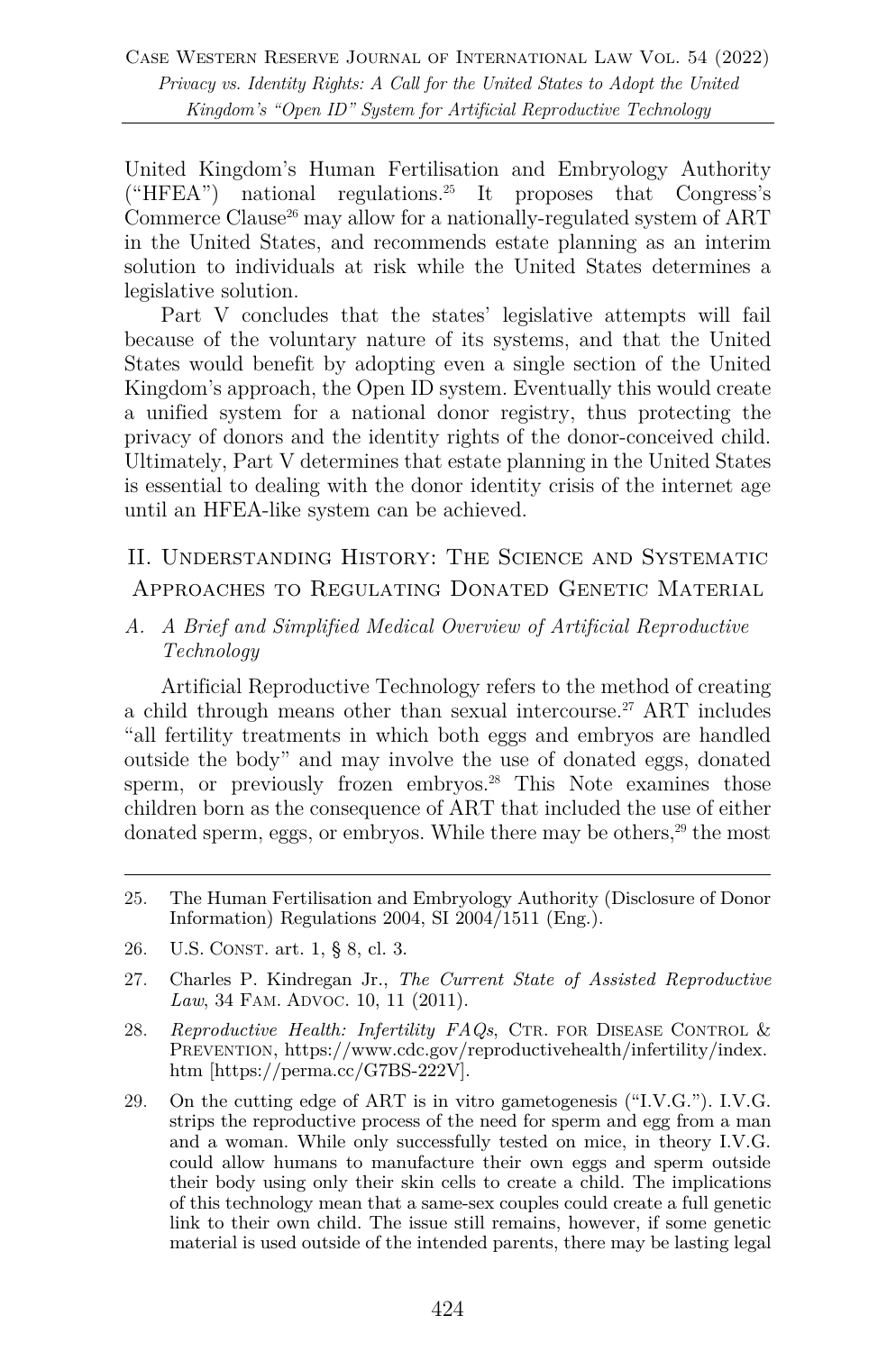relevant forms of ART for this Note are gamete donation and embryo donation.

#### 1. Gamete Donation

Gamete donation is the process of using the sperm or egg of another person to help the intended parents to have a donor-conceived child.30 "Intended parents" refers to the person or persons who are using ART to create a family and become the child's parents.<sup>31</sup> In gamete donation, either donated sperm or egg is used in combination with the sperm or egg from the intended parent.32 This process preserves a genetic link to the donor-conceived child from at least one parent.33 Donors may be friends or relatives of the intended parents, introduced through a reproductive center or donor bank, or may be completely anonymous.<sup>34</sup>

#### 2. Embryo Donation

Embryo donation differs from gamete donation because the combination of sperm and egg used has no genetic connection to the intended parents.35 Most often, an embryo is created through in vitro

- 32. Am. Soc'y for Reprod. Med., *supra* note 30.
- 33. *Id.*

repercussions as to issues over inheritance or privacy barriers in accessing the child's genetic ancestry. *See generally* Debora L. Spar, *The Poly-Parent Households Are Coming*, N.Y. TIMES (Aug. 12, 2020), https://www.nytimes.com/2020/08/12/opinion/ivg-reproductive-technol ogy.html?auth=login-facebook [https://perma.cc/G3WC-YJDN].

<sup>30.</sup> Am. Soc'y for Reprod. Med., *Gamete (Eggs and Sperm) and Embryo Donation Fact Sheet*, REPRODUCTIVEFACTS.ORG, https://www.reproduct ivefacts.org/news-and-publications/patient-fact-sheets-and-booklets/doc uments/fact-sheets-and-info-booklets/gamete-eggs-and-sperm-and-embry o-donation/#:~:text=What%20is%20gamete%20or%20embryo,raise%20t he%20child(ren) [https://perma.cc/NDB3-QDMH].

<sup>31.</sup> *Intended Parent*, FERTILITYSMARTS (May 26, 2019), https://www.fertilit ysmarts.com/definition/1652/intended-parent#:~:text=An%20intended %20parent%20is%20a,parent%20once%20it%20is%20born [https://perm a.cc/23YW-KS2E].

<sup>34.</sup> It should be noted that while individuals can donate without the use of a licensed physician, this can lead to increased issues of legal paternity and parental obligations. *See* Jhordan C. v. Mary K., 179 Cal. App. 3d 386, 388 (1986) (holding that when no doctor is involved in sperm donation or in artificial insemination, the sperm was never "provided to a licensed physician" and therefore the donor fell outside statutory nonpaternity provisions). *See also* Am. Soc'y for Repro. Med., *supra* note 30.

<sup>35.</sup> *Id.*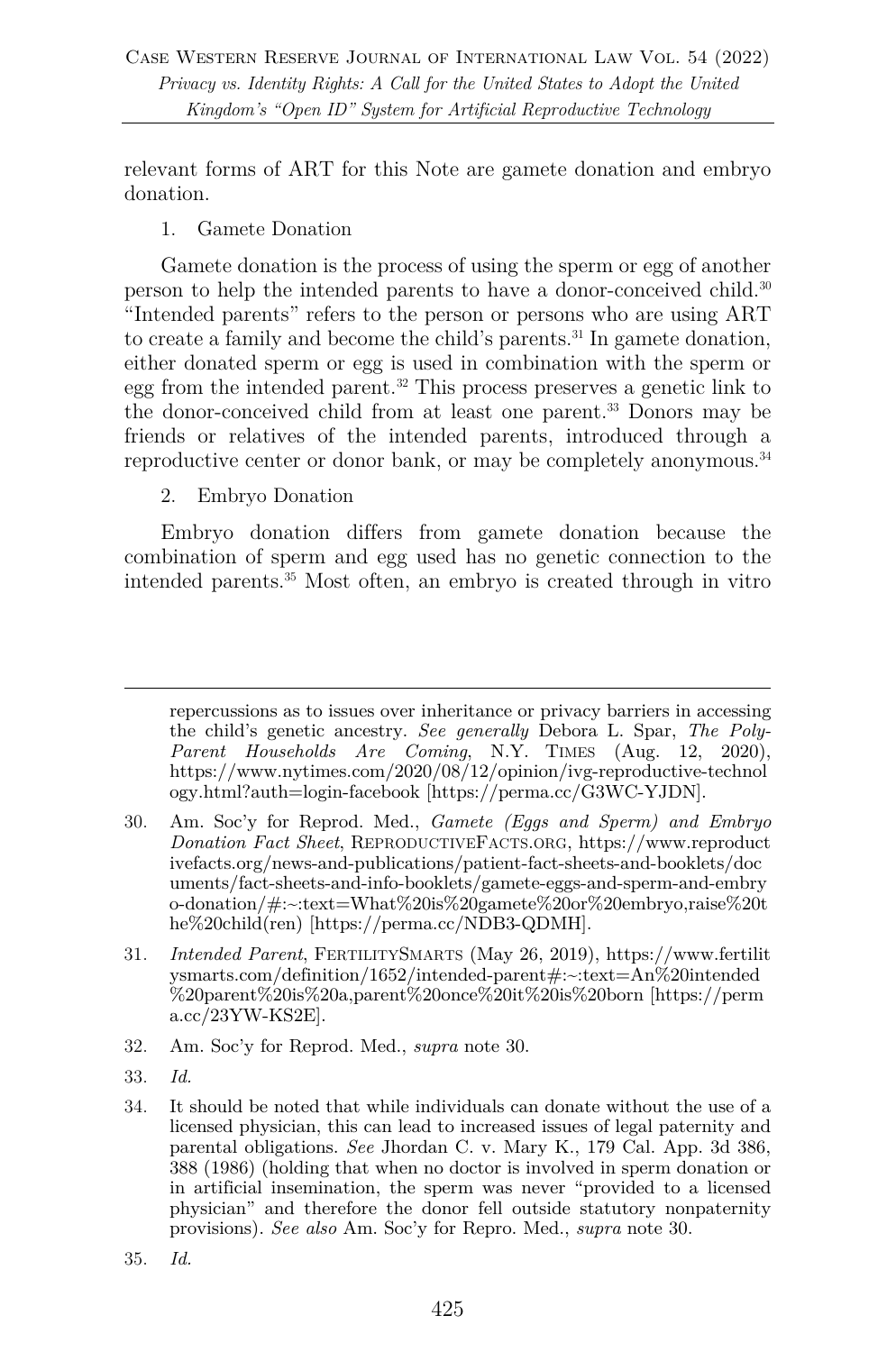fertilization ("IVF"), <sup>36</sup> a process by which an egg is fertilized by sperm in a test tube outside the body. The embryo is then implanted in the intended mother.37 The intended parents are still able to experience a biological connection to the donor-conceived child through pregnancy and birth.38 Because the intended parents consequently raise a child to whom they are not genetically related, embryo donation may sound like adoption. However, embryo donation is recognized in ART as a donation because the donated embryo is a property right that is legally transferred to the intended parents.39 When gestation is complete, the mother bears the donor-conceived child, the intended parents sign the birth certificate as any other parent would, and there is no need for the legal transfer of guardianship as in adoption.40

*B. ART Legislation and Regulations in the United Kingdom and United States*

ART is regulated by state rather than federal law in the United  $States<sup>41</sup>$  with some help from national agencies and organizations including the Centers for Disease Control and Prevention ("CDC");<sup>42</sup> the American Society for Reproductive Medicine ("ASRM"); <sup>43</sup> the Society for Assisted Reproductive Technology ("SART");<sup>44</sup> the

- 38. Am. Soc'y for Reprod. Med., *supra* note 30.
- 39. *See generally* Jenni Millibank, et al., *Embryo Donation and Understanding of Kinship: The Impact of Law and Policy*, 32 HUM. REPROD. 133, 136 (2017).
- 40. *Surrogacy*, PREGNANCY BIRTH & BABY, https://www.pregnancybirthba by.org.au/surrogacy [https://perma.cc/W8ZZ-SC68].
- 41. Kindregan Jr., *supra* note 27, at 11.
- 42. Alicia Ouellette et al., *Lessons Across the Pond: Assisted Reproductive Technology in the United Kingdom and the United States*, 31 AM. J.L. & MED. 419, 421 (2005).
- 43. *Id.*
- 44. *Id.*

<sup>36.</sup> Many couples who face infertility seek IVF treatments as it gives them the possibility of a child with their own genetic material. The embryos are extracted, fertilized, frozen and thawed for different rounds of implantation. However, a couple will usually harvest and fertilize more embryos then necessary and has the option to keep the excess or donate them. Embryo donation is also becoming more popular as it is currently significantly less expensive than IVF treatments. *See e.g.*, *In Vitro Fertilization (IVF)*, MAYO CLINIC, https://www.mayoclinic.org/testsprocedures/in-vitro-fertilization/about/pac-20384716 [https://perma.cc/TZ5B-7BBY].

<sup>37.</sup> *Id.*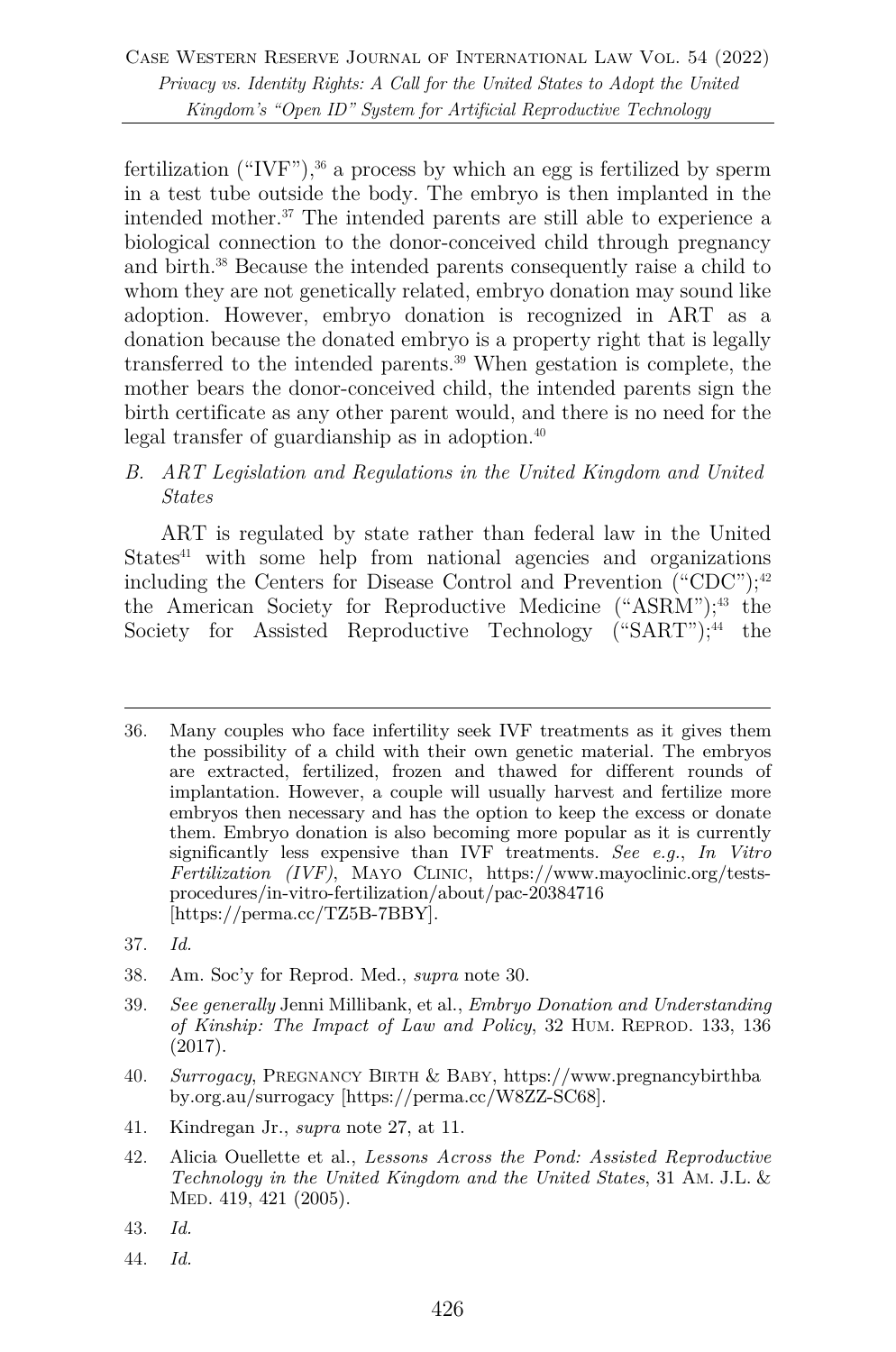American College of Obstetrics and Gynecology ("ACOG"); <sup>45</sup> the Food and Drug Administration ("FDA"); <sup>46</sup> and the Department of Health and Human Services ("DHHS").<sup>47</sup> By contrast, the United Kingdom uses the HFEA, a national agency that has complete authority over fertility clinics and human embryo research throughout the country.<sup>48</sup>

1. United Kingdom

Sponsored by the Department of Health and Social Care, the HFEA regulates the fertility treatment and human embryo research in the United Kingdom.49 The Human Fertilisation and Embryology Act of  $1990^{50}$  and the Human Fertilisation and Embryology Act of  $2008^{51}$ (collectively, the "HFE Act") statutorily outline the agency's duties and roles. <sup>52</sup> The HFEA's primary duties include producing a Code of Practice, licensing and monitoring clinics that perform IVF and donor insemination, setting standards for clinics and research centers, providing information to the public, and keeping a register of information on donors, treatments, and children born through ART.53 Not only does the HFE Act grant the HFEA authority to license and set standards, but the Act also grants HFEA the power to enforce the requirements.54 The HFEA has the authority to "refuse, reevoke, or suspend a license<sup>"55</sup> and present violators to the Director of Public Prosecutions for retribution.<sup>56</sup>

2. United States

In comparison with the United Kingdom, the United States has been left largely unregulated.57 The law that most closely parallels the HFE Act is the U.S. Fertility Clinic Success Rate and Certification Act

- 50. Human Fertilisation and Embryology Act 1990, c. 37, § 8 (UK).
- 51. Human Fertilisation and Embryology Act 2008, c. 22, § 6 (UK).
- 52. HUM. FERTILIZATION & EMBRYOLOGY AUTH., *supra* note 49, at 7–8.
- 53. *Id.* at 8.
- 54. Human Fertilisation and Embryology Act 1990, c. 37, § 11 (UK).
- 55. Ouellette et al., *supra* note 42, at 428.
- 56. *Id.*
- 57. Hale & Page, *supra* note 19, at 8.

<sup>45.</sup> *Id.*

<sup>46.</sup> *Id.*

<sup>47.</sup> *Id.*

<sup>48.</sup> *Id.* at 420–21.

<sup>49.</sup> HUM. FERTILIZATION & EMBRYOLOGY AUTH., ANNUAL REPORT AND ACCOUNTS 2017–18, at 7 (2018).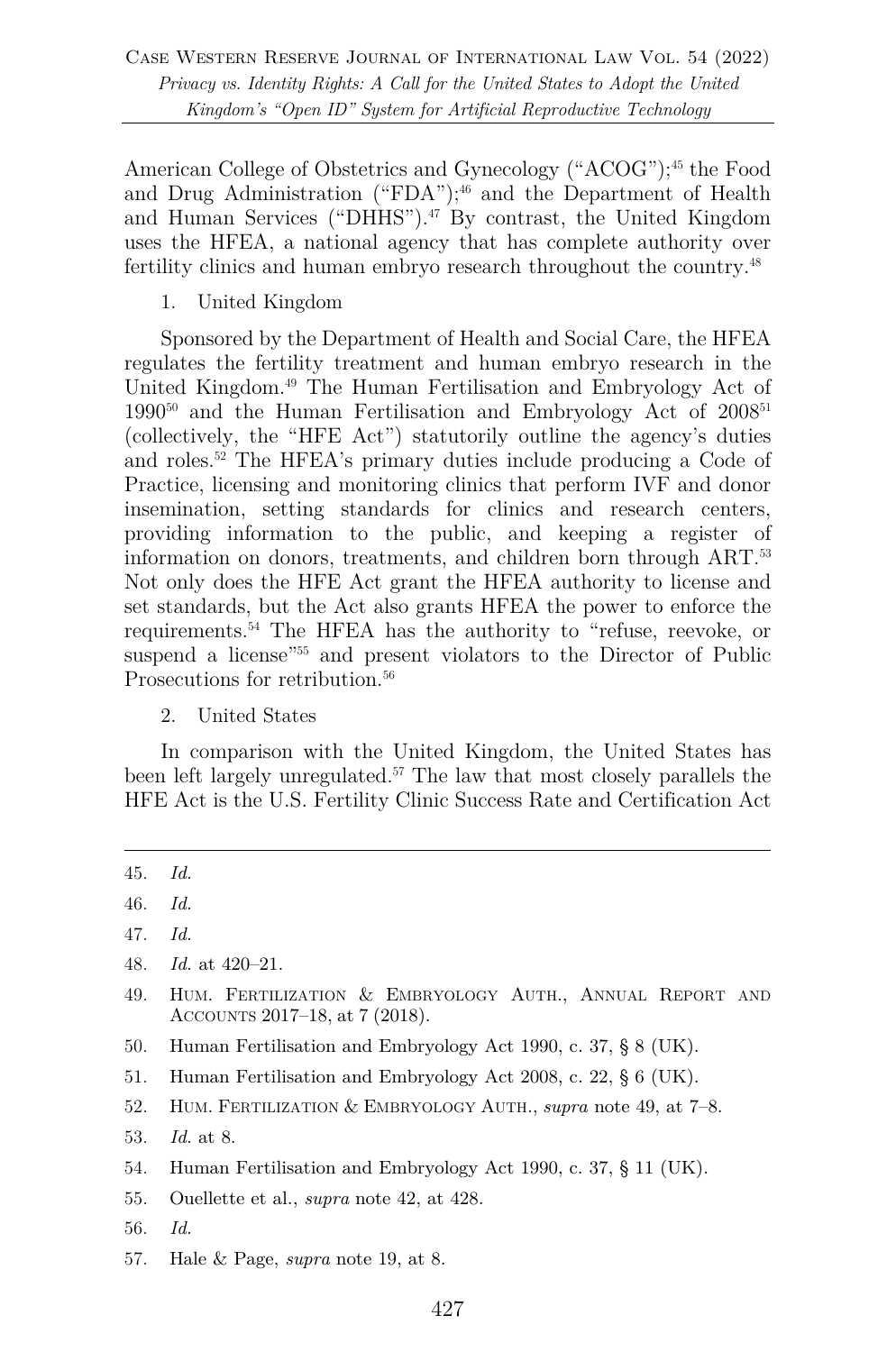of 1992 ("FCSRCA"), <sup>58</sup> which mandates that fertility clinics submit ART success rate data and describes the responsibilities of the CDC regarding data reporting and licensing.59 Unlike the HFEA in the United Kingdom, FCSRCA lacks any real authority to enforce the CDC data reporting and only outlines a voluntary system of licensing that has never been required. $60$ 

Individual states have made more headway than the federal government in attempts to regulate ART.61 However, in the state's control, states have individual authority to decide whether or not to adopt a change to ART regulation. <sup>62</sup> For example, the 2017 changes to the Uniform Parentage Act ("UPA") $63$  which necessitated changes to the intestacy and class-gift provisions in the Uniform Probate Code's  $({}^\omega UPC")$ ,  $^{64}$  were adopted in its entirety by only 18 states, with other states adopting separate articles and sections of the UPC.<sup>65</sup> The attempts at regulating ART laws through the UPA, the UPC, and the American Bar Association ("ABA") regulations<sup>66</sup> will be discussed more fully in Part IV. Because no effective regulations have been implemented at the federal level, many state legislatures have opted to address ART issues on a case-by-case basis with little to no precedent.<sup>67</sup> This disjointed national response to ART causes more problems than it solves.

This lack of a unified system of regulation has earned the United States the label of the "Wild West of the fertility industry."68 The Director of the Division of Medical Ethics at New York University's School of Medicine, Arthur L. Caplan, posits that one reason for the

58. Fertility Clinic Success Rate and Certification Act of 1992, 42 U.S.C. §§  $263(a)(1)–(7)$  (2000).

- 60. Ouellette et al., *supra* note 42, at 422–23.
- 61. *Id.* at 423.
- 62. *Id.* at 432.
- 63. UNIF. PARENTAGE ACT (amended 2017) (UNIF. L. COMM'N 1973).
- 64. UNIF. PROB. CODE § 2-119(c) (amended 2019) (UNIF. L. COMM'N).
- 65. *Guide to Uniform and Model Acts 2019–2020*, UNIF. L. COMM'N, http:// leg5.state.va.us/User\_db/frmView.aspx?ViewId=5641&s=32 [https://per ma.cc/5A7R-7DHD].
- 66. MODEL ACT GOVERNING ASSISTED REPRODUCTION [2019] RESOLUTION (AM. BAR ASS'N 2019).
- 67. Kindregan Jr., *supra* note 27, at 11.
- 68. Michael Ollove, *States Not Eager to Regulate Fertility Industry*, PEW CHARITABLE TRUSTS (Mar. 18, 2015), https://www.pewtrusts.org/en/res earch-and-analysis/blogs/stateline/2015/3/18/states-not-eager-to-regulat e-fertility-industry [https://perma.cc/N9XC-VZ3D].

<sup>59.</sup> *Id.*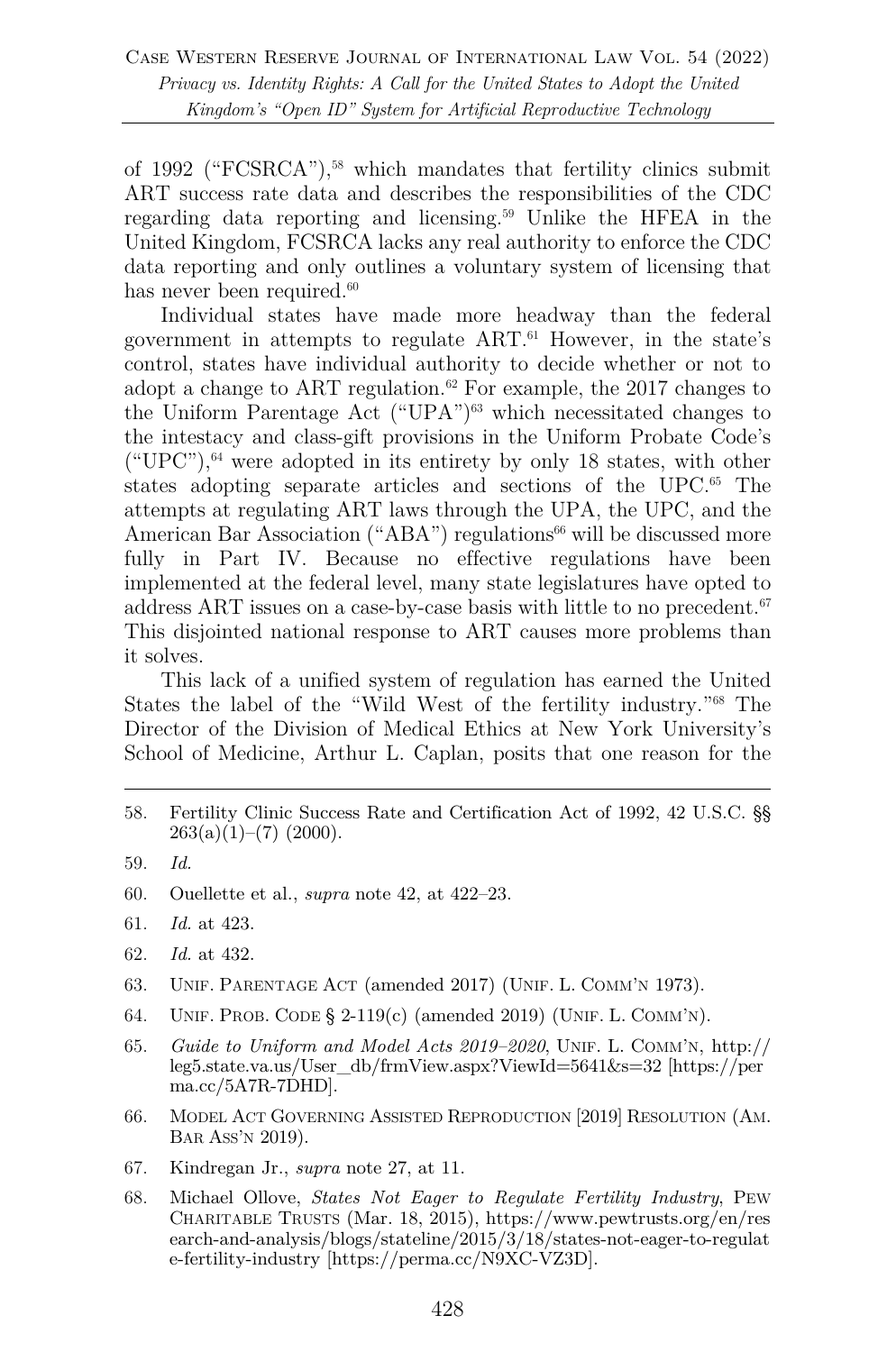lack of regulation is because ART runs into political controversy in the U.S.<sup>69</sup> ART "touches on abortion and also the creation of embryos, which politicians run away from because too many people still disagree about the right to use reproductive technologies," including how much one should pay and ultimately who should pay.70 The current "piecemeal approach" for ART in the United States relies on professional guidelines and the overall regulations of the medical practice.71

## III. Who's Your Daddy: The Difficulty in Balancing DONOR ANONYMITY AND A CHILD'S IDENTITY RIGHTS

The difference in regulations is just one of the many ways to compare the United Kingdom's and United States' approaches to ART. Another glaring distinction deals with how each nation values and balances the rights involved in ART. The balance between the reproductive rights of the intended parents, the identity rights of the donor-conceived child, and the privacy rights of the gamete donor is extremely delicate.<sup>72</sup> The United Kingdom sees aspects of these rights as positive rights, as seen in the national requirement of gamete donor records.73 Alternatively, some rights are seen as negative rights, such as the fundamental right to reproduce without government interference in the United States.74 Exploring the balance of these rights illuminates another key difference in the United Kingdom's and United States' respective approaches to regulating ART.

#### *A. Rights for the Donor-Conceived Child*

The rights of a donor-conceived child to know their origin are growing in much of Western Europe.75 Both the 1989 U.N. Convention on the Rights of the Child ("CRC")76 and the Convention for the Protection of Human Rights and Fundamental Freedoms ("European

- 72. Hale & Page, *supra* note 19, at 9.
- 73. *Id.*
- 74. *Id.* at 9.
- 75. *Id.* at 9.
- 76. Convention on the Rights of the Child art. 8, Nov. 20, 1989, 28 I.L.M. 1456, 1577 U.N.T.S 3.

<sup>69.</sup> *Id.*

<sup>70.</sup> *Id.*

<sup>71.</sup> Lucy Frith, *Assisted Reproductive Technology in the USA: Is More Regulation Needed?*, 29 REPRO. BIOMEDICINE 516, 516 (2014).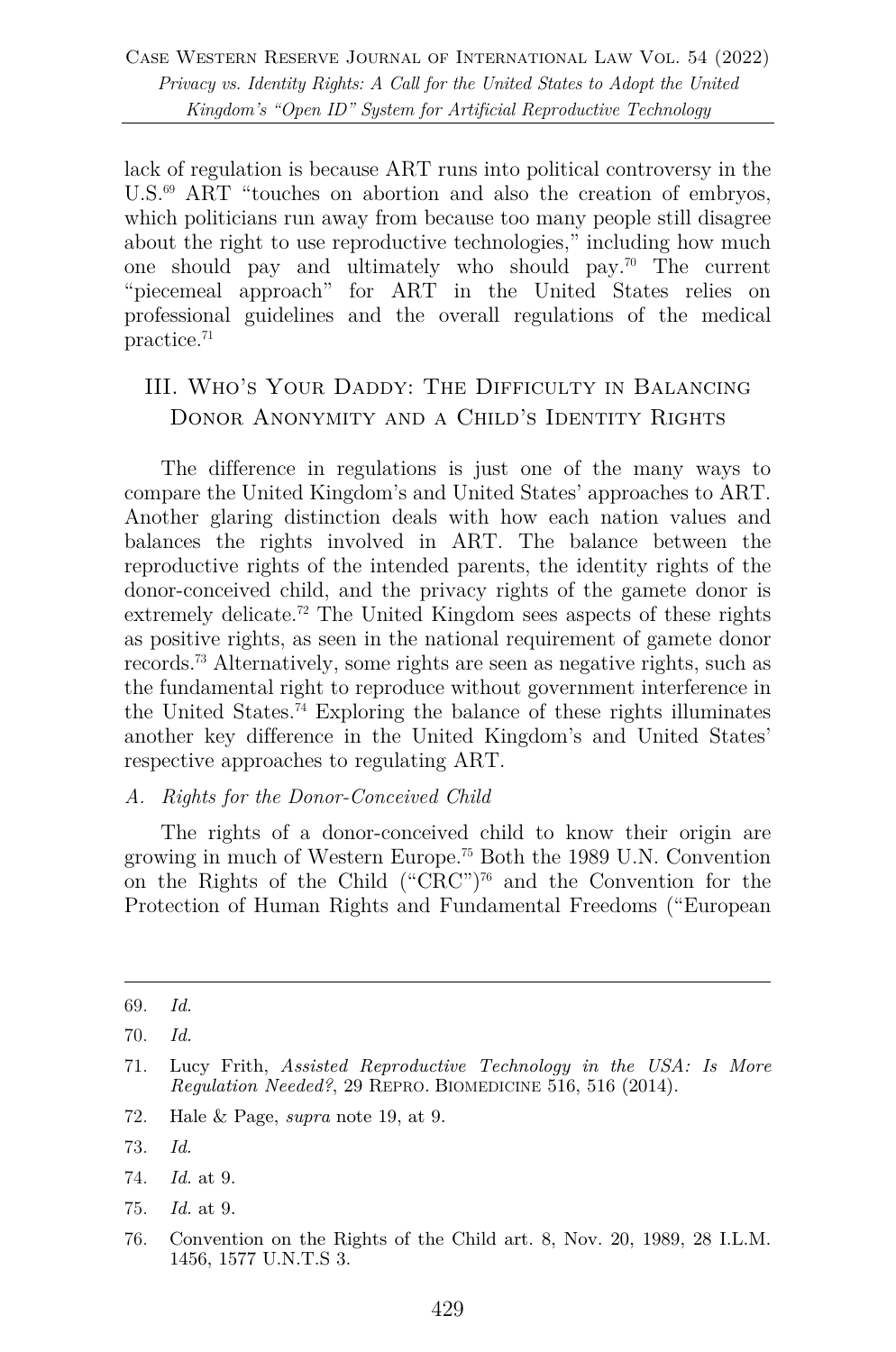Case Western Reserve Journal of International Law Vol. 54 (2022) *Privacy vs. Identity Rights: A Call for the United States to Adopt the United Kingdom's "Open ID" System for Artificial Reproductive Technology*

Convention on Human Rights"), <sup>77</sup> through decisions by the European Court of Human Rights ("ECHR"), <sup>78</sup> declare the rights of a child to know their origins. <sup>79</sup> Specifically, Article 8 of the CRC provides: "States Parties undertake to respect the right of the child to preserve his or her identity, including nationality, name and family relations as recognized by law without unlawful interference."80 In addition, Article 8 of the European Convention on Human Rights states:

Everyone has the right to respect for his private and family life, his home and his correspondence. There shall be no interference by a public authority with the exercise of this right except such as is in accordance with the law and is necessary in a democratic society in the interests of national security, public safety or the economic wellbeing of the country, for the prevention of disorder or crime, for the protection of health or morals, or for the protection of the rights and freedoms of others.<sup>81</sup>

However, this right to know one's origin does not necessarily include the right to know one's natural genetic parents. For example, in *Odièvre v. France*, the applicant was unable to obtain identifying information about her biological mother.82 She claimed Article 8 permitted her to seek an order for the release of information about her birth.83 The ECHR held that, although Article 8 does protect a right to identity and personal development, "the preservation of mental stability is in that context an indispensable precondition to effective enjoyment of the right to respect for private life."84 The Court concluded that because the applicant was already given access to nonidentifying information about her biological parent, Article 8 was not violated.85

- 77. Convention for the Protection of Human Rights and Fundamental Freedoms art. 8, Nov. 4, 1950, Europ. T.S. No. 5, 213 U.N.T.S. 221.
- 78. Hale & Page, *supra* note 19, at 8.
- 79. *Id.* at 8–9.
- 80. Convention on the Rights of the Child art. 8, Nov. 20, 1989, 28 I.L.M. 1456, 1577 U.N.T.S 3.
- 81. Convention for the Protection of Human Rights and Fundamental Freedoms art. 8, Nov. 4, 1950, Europ. T.S. No. 5, 213 U.N.T.S. 221.
- 82. Odièvre v. France [GC], No. 42326/98, ¶ 24 (Feb. 13, 2003), https://hudoc .echr.coe.int/eng#{%22itemid%22:[%22001-60935%22]} [https://perma.cc/ 3MW8-9NA4].
- 83. *Id.* ¶ 25.
- 84. *Id.* ¶ 29.
- 85. *Id.* ¶ 49.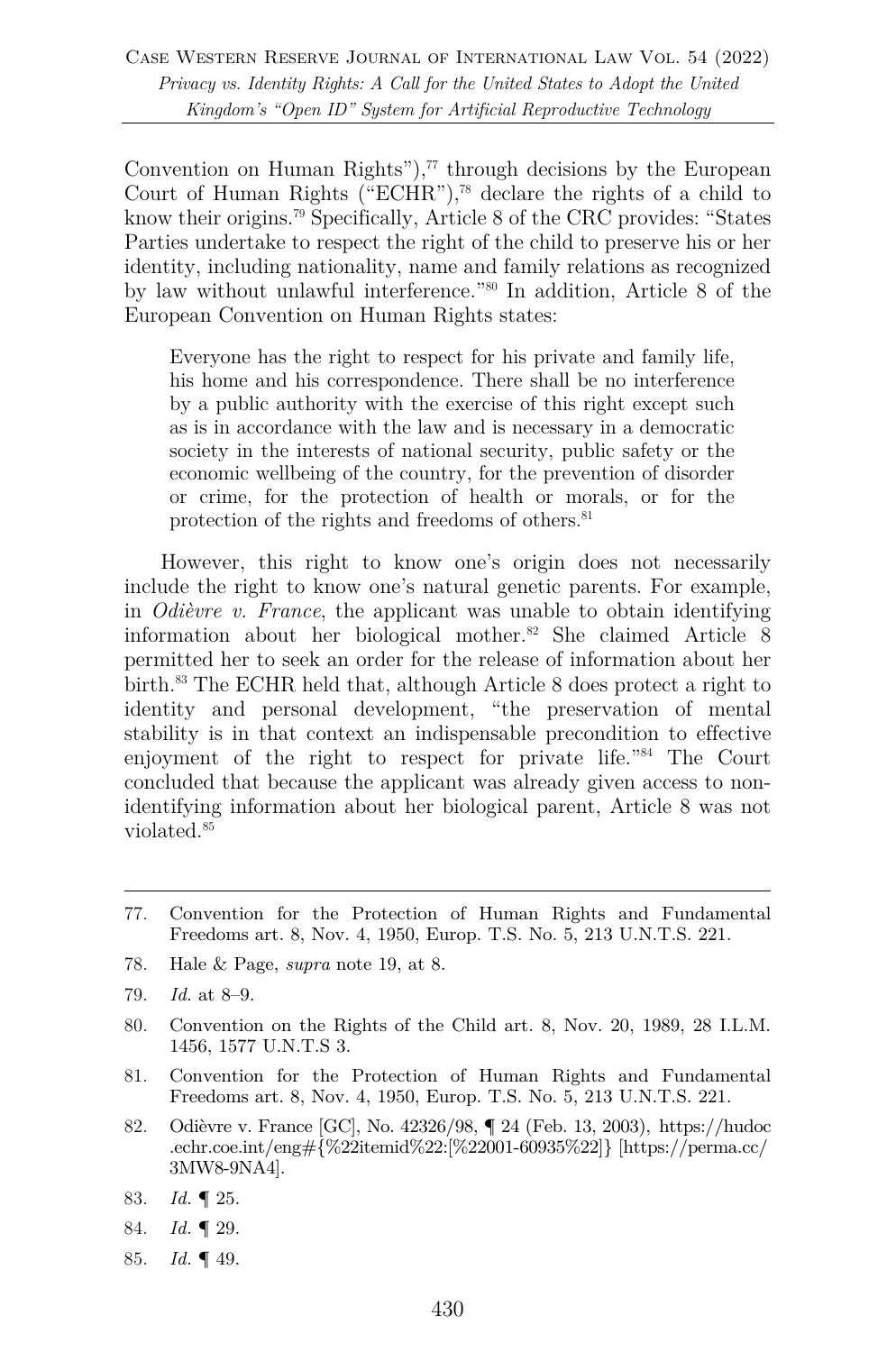In the United Kingdom specifically, children conceived through gamete donation have "statutory rights to access information about their donor."86 The HFEA Disclosure of Donor Information Regulations came into force on July 1, 2004.<sup>87</sup> The Regulations, made under the Human Fertilisation and Embryology Act of 1990, <sup>88</sup> prohibit gamete donor anonymity.89 Donors enter both non-identifying information, such as the donor's physical description, year and country of birth, and marital status, and identifying information, such as the donor's name, birth date, and last known address, into the HFEA registry.<sup>90</sup>

A donor-conceived child in the UK can apply for their donor's nonidentifying information at age sixteen and identifying information at age eighteen.<sup>91</sup> The requirement for non-identifying information is based on a donor-conceived child's right to know their own medical history, whereas the identifying information is based in the belief that knowing one's origin is crucial to forming a healthy self-identity.92

1. Medical

The right to know these non-identifying and identifying factors comes from the belief that "genetic origin is at least part of the individual's identity."93 However, these non-identifying factors may provide more value to the individual, as they contribute to understanding their medical history and provide insight into their future health.<sup>94</sup>

Before undergoing any medical procedure or assessment, one of the most common questions asked by physicians is "What is your family's

- 87. The Human Fertilisation and Embryology Authority (Disclosure of Donor Information) Regulations 2004, SI 2004/1511, art. 1,  $\P$  1 (Eng.).
- 88. *Id.* at art. 1.
- 89. *Id.* at art. 2.
- 90. *Id.*
- 91. *Preparing to Access Non-Identifying Information About Your Donor and Donor-Conceived Genetic Sibling(s)*, HUM. FERTILISATION & EMBRYOLOGY AUTH. (Oct. 8, 2021), https://www.hfea.gov.uk/donation/donors/informat ion-for-past-applicants/preparing-to-access-non-identifying-information-ab out-your-donor-and-donor-conceived-genetic-sibling-s/ [https://perma.cc/ X3GN-4ZBR].
- 92. An Ravelingien et al., *Open-Identity Sperm Donation: How Does Offering Donor-Identifying Information Relate to Donor-Conceived Offspring's Wishes and Needs?*, 12 J. BIOETHICAL INQUIRY 503, 507 (Sept. 12, 2015), https://pubmed.ncbi.nlm.nih.gov/24996630/[https://perma.cc/KL83-KYR3].
- 93. Hale & Page, *supra* note 19, at 9.
- 94. *Id.*

<sup>86.</sup> Bethan Cleal & Natalie Gamble, *Mitochondrial Donation in the United Kingdom*, 12 SCITECH L. 18, 21 (2016).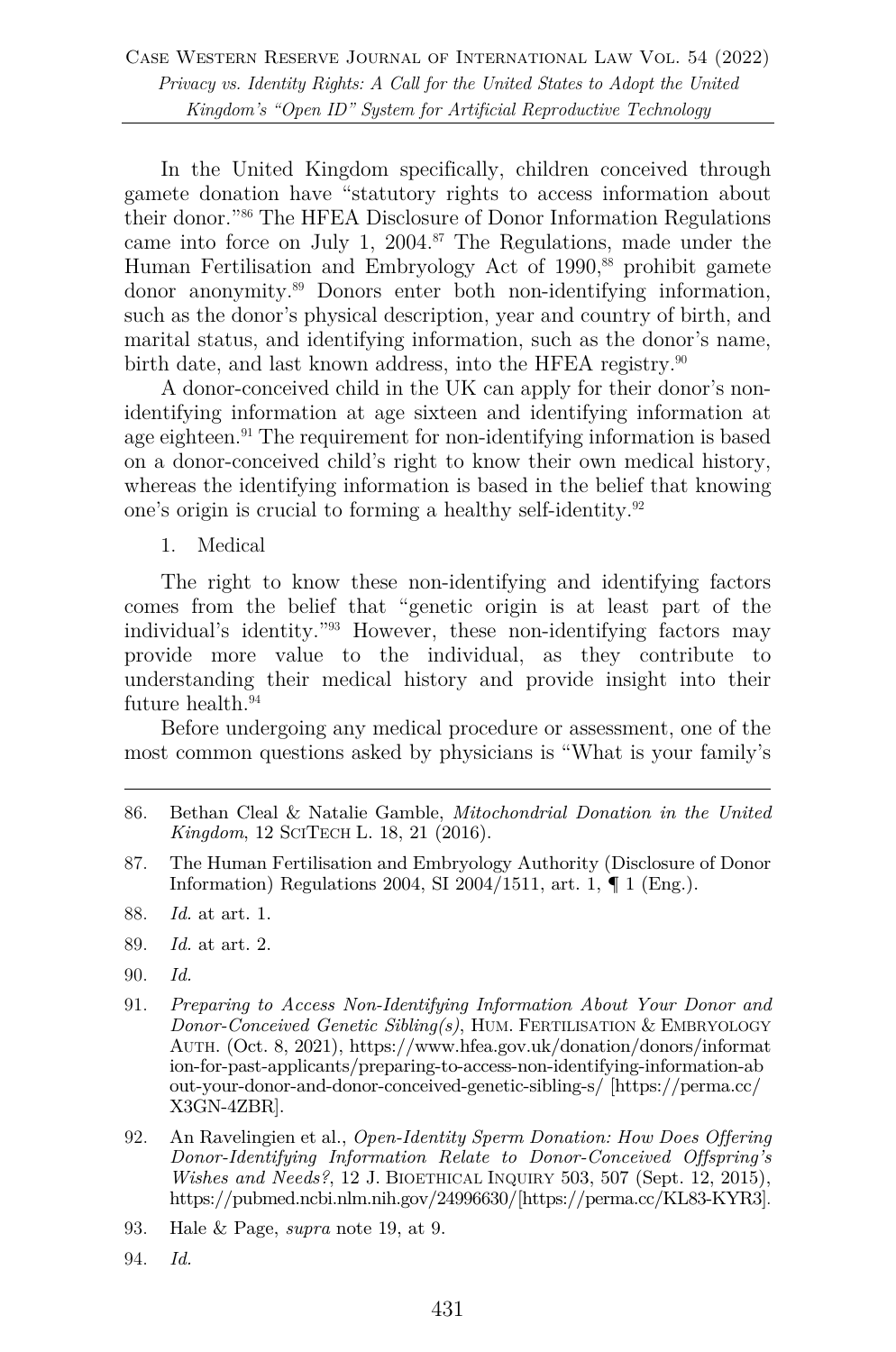medical history?"95 It is generally accepted that family medical history can provide information to assess a person's vulnerability to common diseases, provide adequate screening for those diseases, and contribute to early treatment options.<sup>96</sup> The requirement to disclose nonidentifying information was created to ensure donor-conceived children received all the information needed to lead a healthy life.<sup>97</sup>

However, if a donor-conceived child does not have access to the genetic information of their donor parents, the child is not without options for seeking substantial relevant information. The parents who raise the child will have information on the family's lifestyle, culture, and environmental factors that can supplement the child's medical history.<sup>98</sup> In addition, the donor-conceived child may also undergo their own genetic testing to fill in the gaps left by their genetic donors. While the disclosure requirement is not the only option for acquiring information on a donor-conceived child's medical history, it is certainly the easiest option. 99

2. Self-Identity

The need for the release of identifying factors to donor-conceived children comes from a belief that genetics can play a role in the creation of one's self-identity.100 While genetics can be a valuable tool in understanding one's medical history and future health, there is little evidence that it can create or fulfil one's self-identity.101 The fundamental moral right to know one's genetic origins is often assumed by international law instruments such as the CRC102 and the European

- 96. Inmaculada De Melo-Martín, *The Ethics of Anonymous Gamete Donation: Is There a Right to Know One's Genetic Origins?,* 44 HASTINGS CTR. REP. 28, 30–31 (2014).
- 97. *See id.*
- 98. *Id.* at 31.
- 99. *See* Mohammad Reza Sadeghi, *Coming Soon: Disclosing the Identity of Donors by Genealogical Tests of Donor Offspring*, 20 J. REPROD. & INFERTILITY 119, 119 (2019), https://www.ncbi.nlm.nih.gov/pmc/article s/PMC6670264/ [https://perma.cc/L4GB-SPBX].
- 100. Hale & Page, *supra* note 19, at 9.
- 101. *Id.* at 9.
- 102. G.A. Res. 44/25 (VII), Convention on the Rights of the Child (Nov. 20, 1989).

<sup>95.</sup> *See Family Health History*, CTRS. FOR DISEASE CONTROL & PREVENTION https://www.cdc.gov/genomics/famhistory/famhist\_basics.htm [https://perma.cc/56GL-AALT]; *Why Is It Important to Know My Family Health History?*, U.S. NAT'L LIBR. MED.: MEDLINEPLUS https://medlineplus.gov/genetics/understanding/inheritance/familyhisto ry/ [https://perma.cc/22KS-R8TA].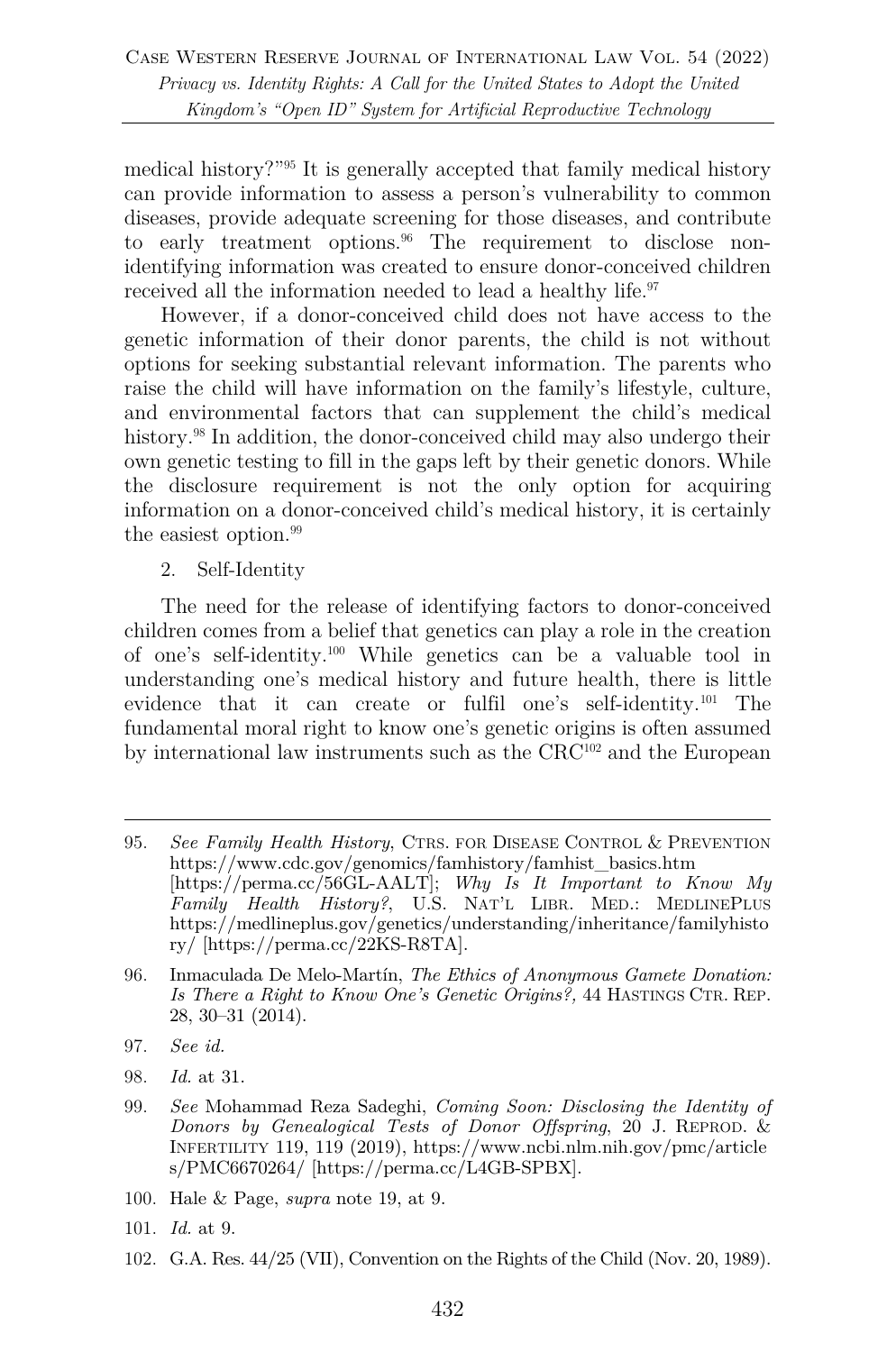Convention on Human Rights,<sup>103</sup> but this moral right remains largely unjustified.104

Those who support this position argue that knowing one's genetic origin can explain physical characteristics, talents, and interests, which all feed into self-identity.105 University of Virginia law professor, Naomi Cahn, is one such supporter.<sup>106</sup> Cahn believes the United States "need[s] more regulation of assisted reproductive technologies to protect the rights of children," which should include donor-conceived children having the right to full medical and ethnical information, including country of origin, about their genetic parents.107

While access to one's genetic parents can help create a sense of belonging and connection with the past, there is little evidence to show that donor-conceived children as a group suffer "genealogical bewilderment" that impedes them from creating healthy identities without this information.<sup>108</sup> With no real evidence that knowledge about one's genetic origin is necessary for a healthy life or successful sense of self, the question becomes whether these rights supersede that of donors' rights of autonomy.

#### *B. Privacy Rights for the Donor*

As a member of the United Nations, the United States has signed, but not ratified, the CRC, which spells out the right to know one's origin.109 The failure to ratify the CRC may stem, in part, from strongly held beliefs in the right to privacy, autonomy, and a free market.<sup>110</sup> The first sperm bank in the U.S. was created in 1952 in Iowa.<sup>111</sup> At the time, only  $28\%$  of the nation approved of artificial insemination.<sup>112</sup> Back then,

- 103. Convention for the Protection of Human Rights and Fundamental Freedoms art. 8, Nov. 4, 1950, Europ. T.S. No. 5, 213 U.N.T.S. 221.
- 104. De Melo-Martín, *supra* note 96, at 29–30.
- 105. *See* Ravelingien et al., *supra* note 92, at 507.
- 106. Ollove, *supra* note 68.
- 107. *Id.*
- 108. Naomi R. Cahn, TEST TUBE FAMILIES: WHY THE FERTILITY MARKET NEEDS LEGAL REGULATION 126 (2009).
- 109. G.A. Res. 44/25 (VII), *supra* note 102, at art. 8; *see also* Hale & Page, *supra* note 19, at 9.
- 110. LUISA BLANCHFIELD, CONG. RSCH. SERV., R40484, THE UNITED NATIONS CONVENTION ON THE RIGHTS OF THE CHILD 7, 9–10, 12, 14 (2015).
- 111. Alexis C. Madrigal, *The Surprising Birthplace of the First Sperm Bank*, THE ATLANTIC (Apr. 28, 2014), https://www.theatlantic.com/technology/ archive/2014/04/how-the-first-sperm-bank-began/361288/ [https://perma. cc/DQ9S-ML5F].
- 112. *Id.*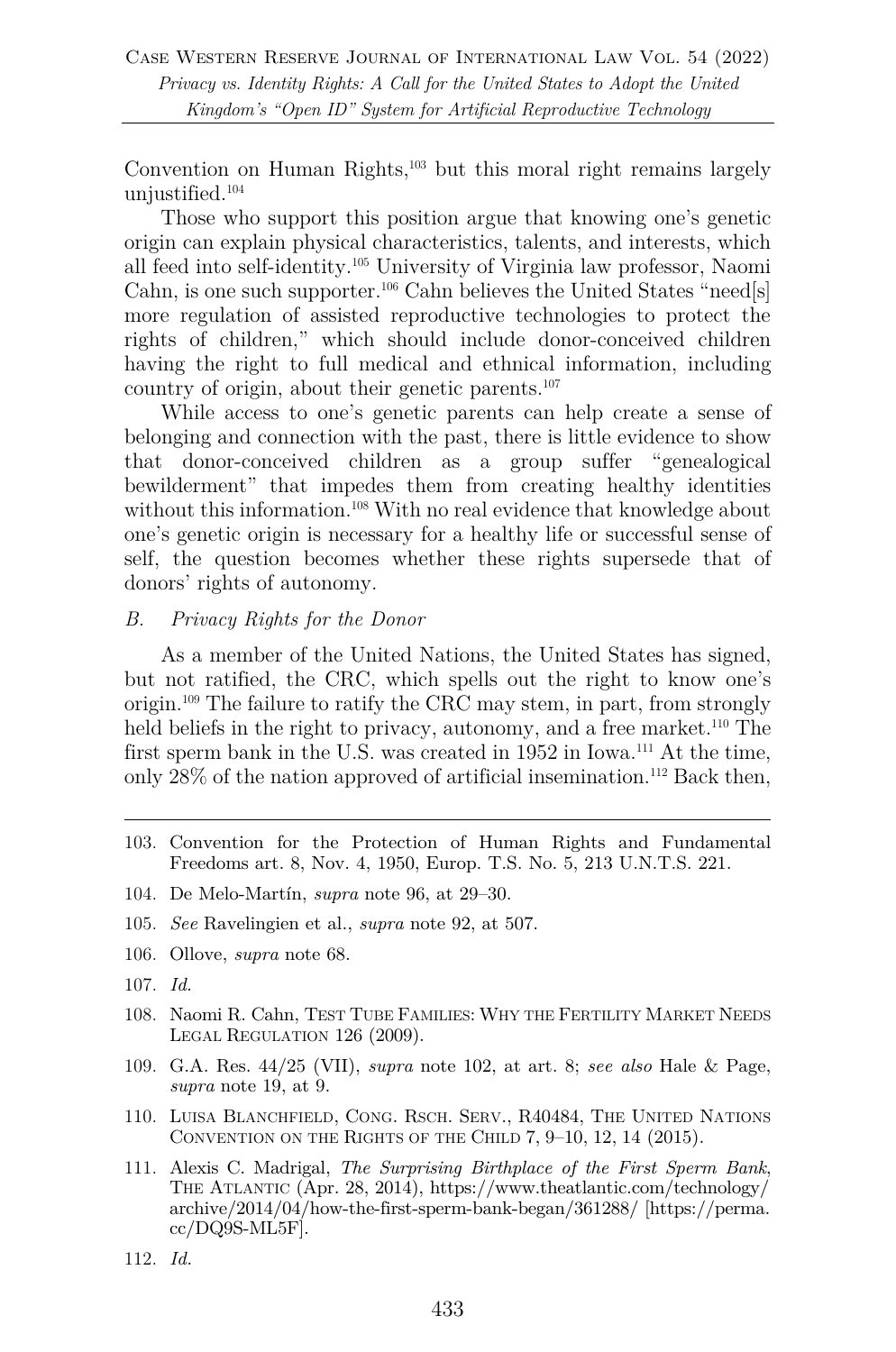the idea of ART in humans elicited fear and skepticism.113 In addition to fear, infertility carried a stigma and shame that created the need for secrecy in sperm donation.<sup>114</sup>

In 2015, the estimated number of donor-conceived children who are born in the United States each year is between 30,000–60,000 from sperm donation and over  $8,000$  from egg donation.<sup>115</sup> The stigma and shame of donation have slowly been replaced by millions of so-called "test tube babies."116 In recent years, gamete donation has generated billions of dollars per year.<sup>117</sup>

1. Anonymity

While the concept of anonymity has been a key part of gamete donation since its inception, that may no longer be possible.118 The increase of consumer genetic tests such as ancestry.com and 23andMe is forcing sperm donation clinics in the U.S. to reconsider their anonymity policies.119 This change has transformed the term "anonymous" donation, which now means the bank or clinic will not share donor information. However, with the help of the internet and genetic testing, a donor-conceived child can find their donor "parent" all on their own.120

While ART continues to make technological advances at a rapid pace, regulations and laws concerning ART have seen very limited improvements.121 The change to an Open ID system in the United Kingdom, specifically, has created a deficit in donors, who now fear losing their anonymity, incurring liability for child support, and other complications.122

The unique issue for the United States is that there have been decades of donors like Bryce Cleary, who relied heavily on the

- 114. Keshavan, *supra* note 15.
- 115. Maya Sabatello, *Regulating Gamete Donation in the U.S.: Ethical, Legal and Social Implications*, 4(3) LAWS 325, 354 (2015).
- 116. *Test-Tube Baby*, MERRIAM-WEBSTER (11th ed. 2020) ("[A] child produced from an egg that was fertilized outside of a woman's body and then put back into the woman's body to finish developing.").
- 117. Michael J. Malinowski, *A Law-Policy Proposal to Know Where Babies Come from During the Reproduction Revolution*, 9 J. GENDER, RACE & JUST. 549, 549 (2006).
- 118. Keshavan, *supra* note 15.
- 119. *Id.*
- 120. *Id.*
- 121. Kindregan Jr., *supra* note 27, at 11.
- 122. Hale & Page, *supra* note 19, at 9.

<sup>113.</sup> *Id.*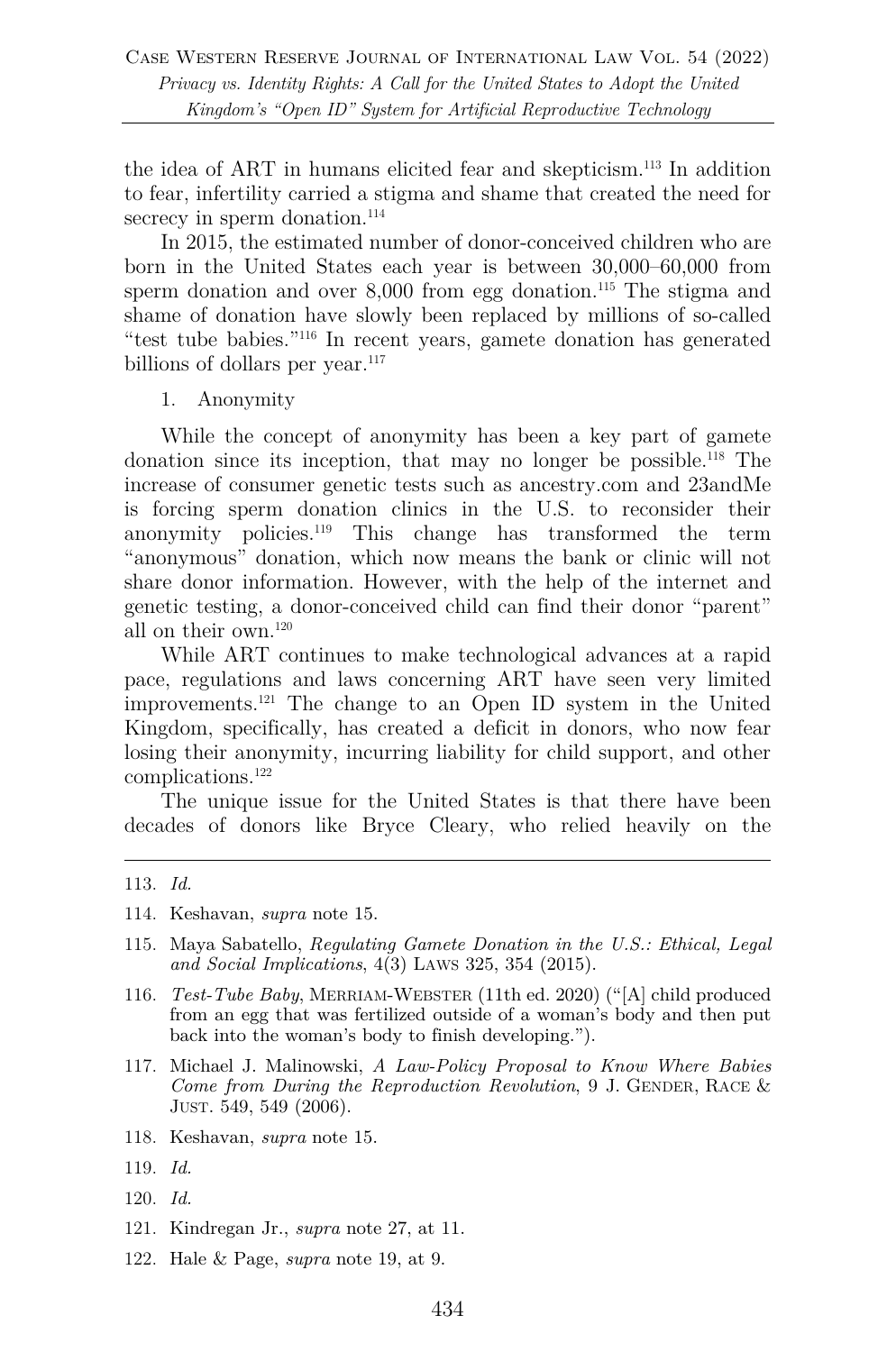Case Western Reserve Journal of International Law Vol. 54 (2022) *Privacy vs. Identity Rights: A Call for the United States to Adopt the United Kingdom's "Open ID" System for Artificial Reproductive Technology*

anonymity of their donations and never imagined the child created with their genetic material would locate, let alone contact, them.123 Because of the lack of uniform regulations and policies, some clinics in the United States have created contracts that explicitly state that donors are not legally the father or mother and have no rights or obligations towards the offspring; others have not.<sup>124</sup> However, even when a contract is created between two parties, allegedly absolving the donor of parental liability, courts have held those contracts as unenforceable because it is impossible to contract out of parental obligations. <sup>125</sup> With autonomy on its way out and unenforceable contracts failing to protect donors from parental liability, some clinics may be opting for an Open ID system similar to the United Kingdom.126 This lack of uniform regulation may be unsettling for those donors who were promised anonymity and now learn that it can no longer be guaranteed.<sup>127</sup>

2. Privacy

This loss of anonymity does not, however, necessitate a loss of privacy for those who have donated or plan to donate genetic material in the future. While maintaining anonymity may have prevented the disclosure of a name or identity in the past, the right of privacy may continue to protect those individuals who have donated from the intervention of others.128 The booming sperm donation industry survives off donors like Bryce Cleary, who were promised impossible anonymity, but whose privacy may still be protected.

Many of these men donated when they were young and, after "experience[ing] fatherhood in real life," wanted nothing to do with

- 124. Keshavan, *supra* note 15.
- 125. A recent Texas appellate court found a known sperm donor to be the legal father of the donor conceived child and awarded him custody rights and held him liable for child support*. See In re* P.S., 505 S.W.3d 106, 109 (Tex. App. 2016).
- 126. Keshavan, *supra* note 15; *see also* Ashley Fetters, *Finding the Lost Generation of Sperm Donors*, THE ATLANTIC (May 18, 2020), https://www. theatlantic.com/family/archive/2018/05/sperm-donation-anonymous/56058 8/ [https://perma.cc/8X4T-QMDE] ("[I]n 2011, Washington became the first state to enact legislation making [Open ID system] the default.").
- 127. Ian Sample, *Teenager Finds Sperm Donor Dad on Internet*, THE GUARDIAN (Nov. 2, 2005, 8:42 PM), https://www.theguardian.com/science /2005/nov/03/genetics.news [https://perma.cc/RB5M-HXYM].
- 128. Richard Vaughn, *Is Sperm Donor Anonymity a Thing of the Past?*, INT'L FERTILITY L. GRP. (Oct. 30, 2020, 10:55 AM), https://www.iflg.net/is-sper m-donor-anonymity-a-thing-of-the-past/ [https://perma.cc/7EAZ-BMRP].

<sup>123.</sup> Swenson, *supra* note 1.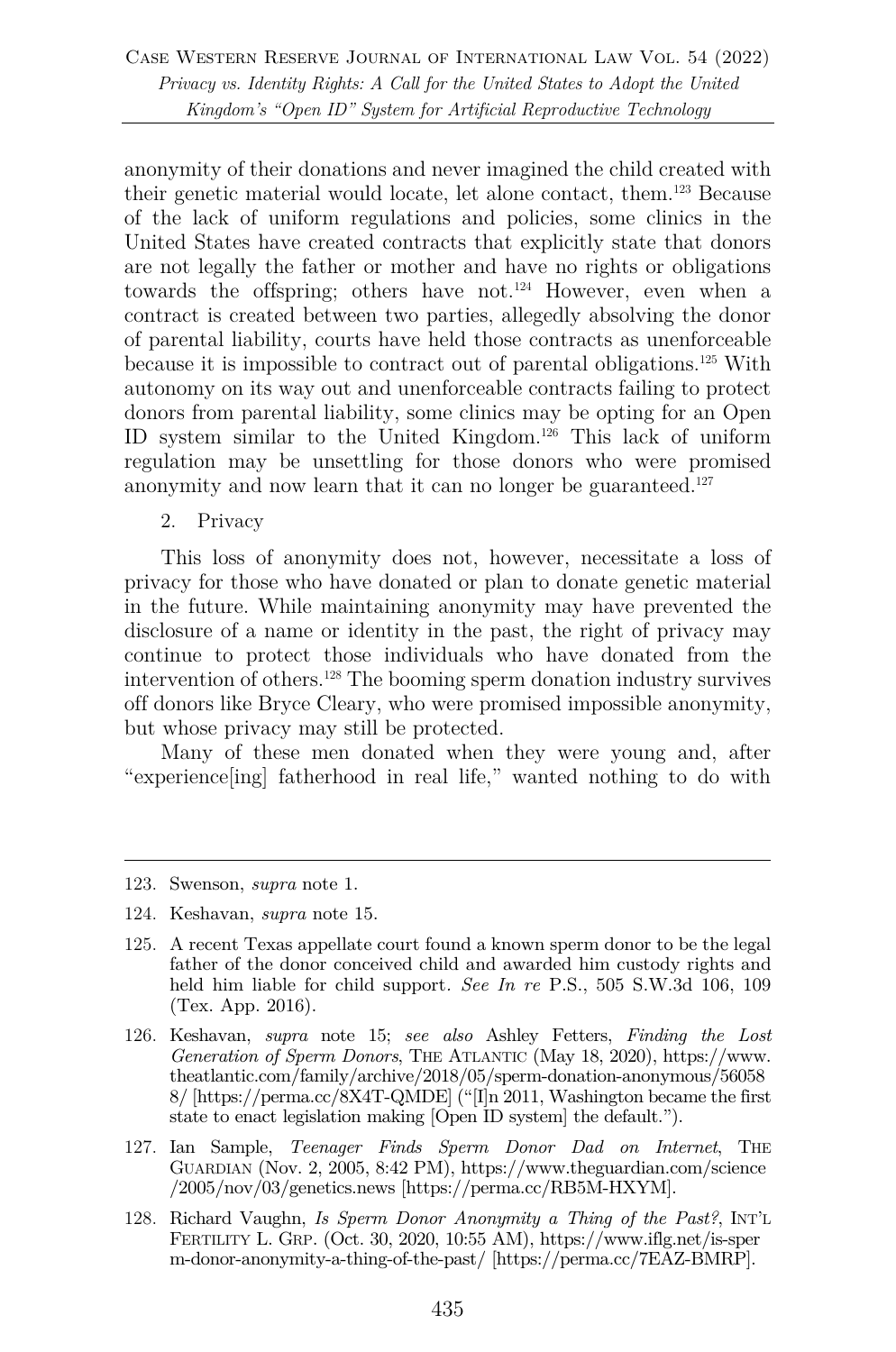their donor-conceived children.129 Erin Jackson, founder of We Are Donor Conceived,<sup>130</sup> knows this all too well. After reaching out to her biological father and essentially receiving a "get lost" response, Jackson decided to create a support group and resource page for those like her.<sup>131</sup> Founded in 2016, We Are Donor Conceived now has over 2,000 members.132 Its website hosts guides, personal testimonies, and videos for those donor-conceived children struggling to make sense of their identity with or without their "biological parent."133 While some reconnection stories may end with a cease-and-desist letter,<sup>134</sup> there are other stories like that of Peter Ellenstein who has met 20 of his donorconceived children and regularly enjoys family dinners and traveling with them.<sup>135</sup>

In either case, whether open to a relationship with the donorconceived child or not, this Note contends that a donor should have a right to privacy.

### IV. Lessons from Across the Pond: How a National System Offers More Benefits than Drawbacks

There are many lessons the United States can learn from the United Kingdom, specifically regarding a national uniform system with actual authority to regulate ART. A national system, like the HFEA, would allow the United States to keep a registry of donors and donor-

- 129. Zoe Heller, *Op-Ed: My Dad the Sperm Donor Wanted to Remain Anonymous*, L.A. TIMES (Jan. 26, 2020, 12:01 AM), https://www.latimes.co m/opinion/story/2020-01-26/opinion-sperm-donor-dad-offspring [https://per ma.cc/X8Z6-SQEK].
- 130. WE ARE DONOR CONCEIVED, https://www.wearedonorconceived.com/ [https://perma.cc/4LCU-3JWB].
- 131. Elizabeth Chuck, *From Sperm Donor to "Dad": When Strangers with Shared DNA Become a Family*, NBC NEWS (Nov. 17, 2019, 11:56 AM), https://www.nbcnews.com/news/us-news/sperm-donor-dad-when-strang ers-shared-dna-become-family-n937366 [https://perma.cc/DV9J-LSWX].
- 132. WE ARE DONOR CONCEIVED, *2020 We Are Donor Conceived Survey Report* (Sept. 17, 2020), https://www.wearedonorconceived.com/2020 survey-top/2020-we-are-donor-conceived-survey/ [https://perma.cc/44U L-QZUZ].
- 133. WE ARE DONOR CONCEIVED, *supra* note 130.
- 134. Jacqueline Mroz, *A Mother Learns the Identity of Her Child's Grandmother. A Sperm Bank Threatens to Sue*, N.Y. TIMES (Feb. 16, 2019, 5:00 AM), https://www.nytimes.com/2019/02/16/health/sperm-donationdna-testing.html [https://perma.cc/9SYC-4CBF].
- 135. Chuck, *supra* note 131.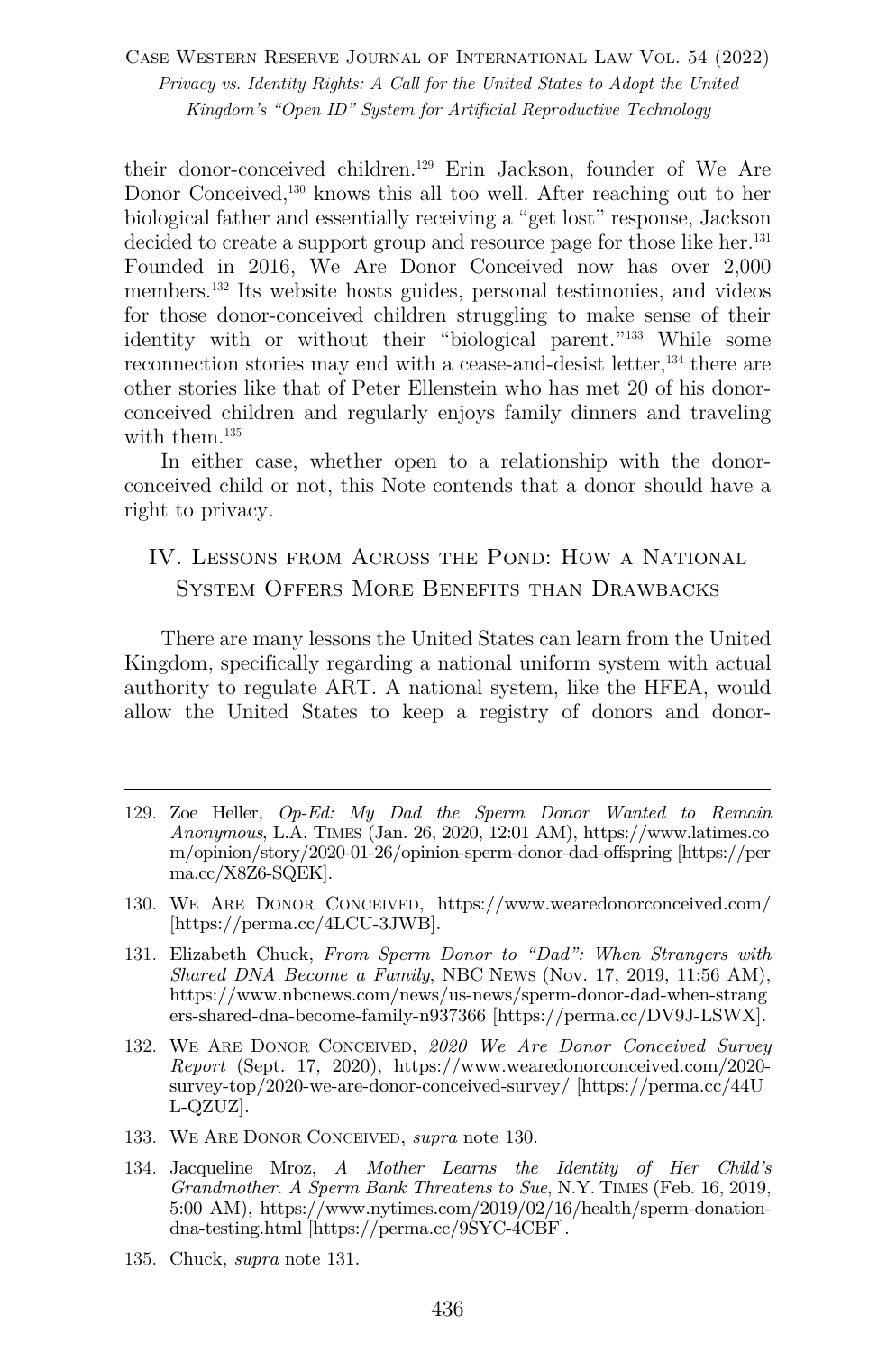conceived children.<sup>136</sup> The donor-conceived child would be able to apply for their donor's non-identifying information at age sixteen and identifying information after age eighteen. This system would protect both the child's identity rights, and the donor's privacy rights, as the registry could track those donors who desire to be contacted and those who prefer to remain uninvolved.

The UPA, UPC, and ABA have offered solutions and resources to create a unified framework for the United States,137 but without any federal authority requiring the states to enact and enforce them, they remain only suggestions. The United States should follow the system of HFEA and have a single authority that creates a unified donor registry, regulates licensing, and sets standards in order to create an Open ID system for the United States. While this is no quick fix for the United States, one solution for those individuals who donated genetic material under the false pretenses of anonymity is estate planning.<sup>138</sup>

*A. An American Attempt at a Uniform Framework*

The three most recent attempts to regulate a unified approach to ART in the United States are seen in the 2017 UPA updates,<sup>139</sup> 2019 UPC revisions,140 and the adoption of the ABA Model Act Governing Assisted Reproduction 2019 update. 141

1. Uniform Parentage Act

The Uniform Parentage Act of 1973 was enacted to "provide a comprehensive scheme for addressing issues of paternity, embryo ownership, and genetic testing."142 With changes in cultural views and technology, the UPA has been updated several times.143 Its last update in 2017 included a new section that recognizes an intended parent as a legal parent of a donor-conceived child and provides that a donor is not

- 136. The Human Fertilisation and Embryology Authority (Disclosure of Donor Information) Regulations 2004, SI 2004/151, art. 2, ¶ 1 (Eng.).
- 137. UNIF. PARENTAGE ACT (2017), U.L.A. (2019); UNIF. PROB. CODE (amended 2019) (UNIF. L. COMM'N); MODEL ACT GOVERNING ASSISTED REPRODUCTION [2019] RESOLUTION (AM. BAR ASS'N 2019).
- 138. Alexis S. Gettier & Margaret St. John Meehan, *The "ART" of Estate Planning: Assisted Reproductive Technology Issues to Consider*, 43 TAX MGMT. ESTS., GIFTS & TRS. J. 188, 191–92 (2018).
- 139. UNIF. PARENTAGE ACT (2017), U.L.A. (2019).
- 140. UNIF. PROB. CODE (amended 2019) (UNIF. L. COMM'N).
- 141. MODEL ACT GOVERNING ASSISTED REPRODUCTION [2019] RESOLUTION (AM. BAR ASS'N 2019).
- 142. Jenna Casolo et al., *Assisted Reproductive Technologies*, 20 GEO. J. GENDER & L. 313, 318 (2019).
- 143. UNIF. PARENTAGE ACT (2017), U.L.A. (2019).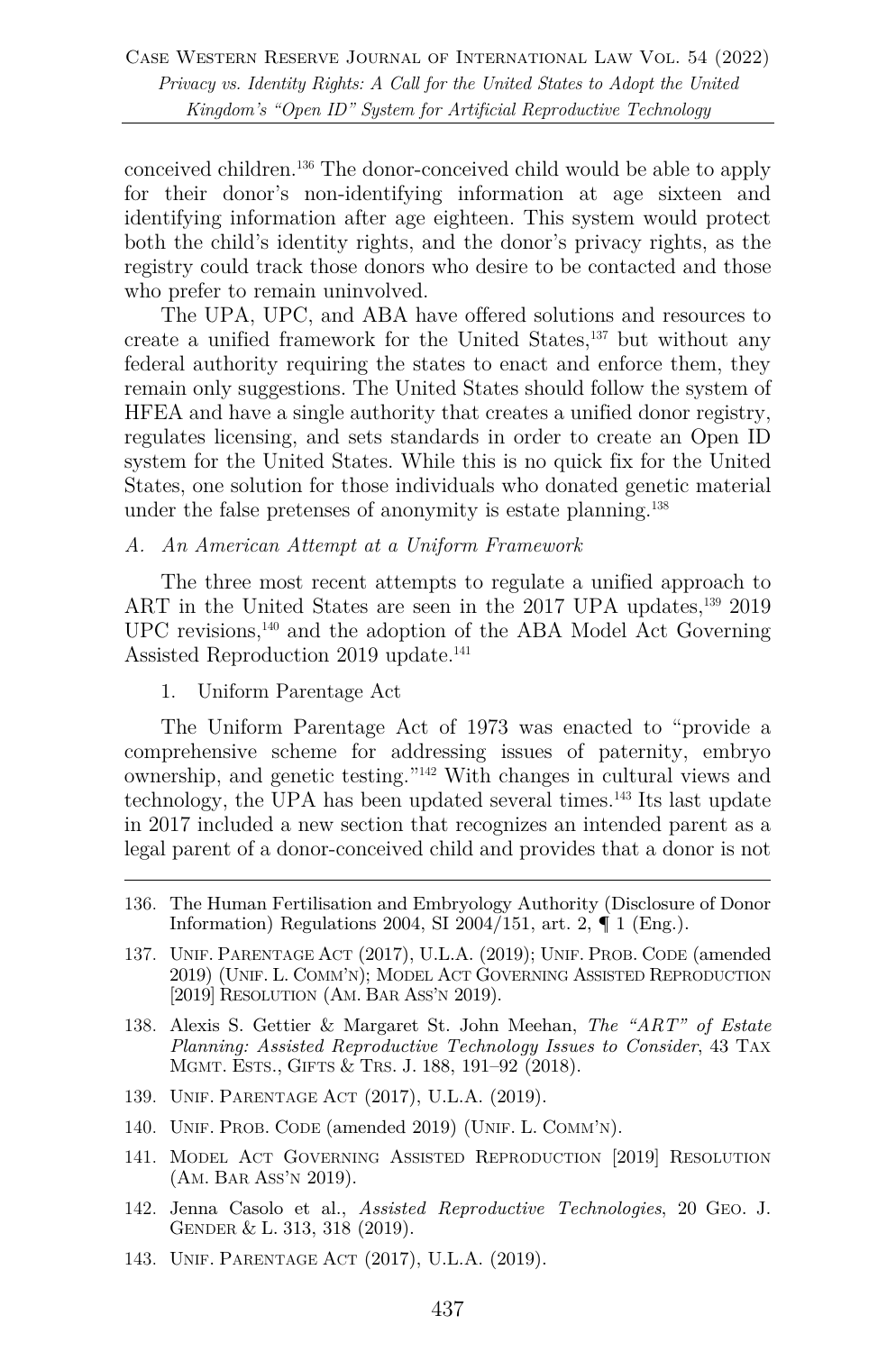a parent of a child conceived by means of ART.144 However, only six states have enacted this update.145 Eleven other states have enacted the 2002 UPA, either in part or whole, and have not yet conformed to the latest update.<sup>146</sup> It is unclear why so few states have enacted the UPA, but there is evidence that most states do not see this shift in ART and estate planning for the threat that it is and refuse to acknowledge the need for the changes or adoption of the UPA.147

2. Uniform Probate Code

The Uniform Probate Code added Section 2-120 and Section 2-121 in 2008.148 These sections were created to address issues stemming from assignment of parenting and inheritance issues related to ARTs.149 The promulgation of the 2017 UPA created a need for a further round of revisions to the UPC's intestate and class-gift provisions, including a new definition for the term "heir."150 Many of the provisions of the UPA are incorporated by reference into the UPC. <sup>151</sup> This incorporation simplifies the code and gives a more national consensus for those States that choose to adopt either the UPC or UPA. 152

3. The ABA's Model Act Governing Assisted Reproductive Technology

Finally, the American Bar Association adopted the Model Act Governing Assisted Reproductive Technology ("Model Act") to address many of the legal issues left unresolved by the UPA or UPC.153 Most

- 145. As of November 2021, Rhode Island, Connecticut, Maine, California, Vermont, and Washington are the only States to enact the UPA 2017 update. *Parentage Act*, UNIF. L. COMM'N, https://www.uniformlaws.org /committees/community-home?CommunityKey=c4f37d2d-4d20-4be0-82 56-22dd73af068f [https://perma.cc/H7EL-8RRJ].
- 146. Illinois, Maine, New Mexico, Alabama, Oklahoma, North Dakota, Utah, Delaware, Wyoming, Washington, and Texas enacted the 2002 UPA. *Parentage Act (2002)*, UNIF. L. COMM'N, https://www.uniformlaws.org/ committees/community-home?CommunityKey=5d5c48d6-623f-4d01-999 4-6933ca8af315 [https://perma.cc/T3X8-MWX6].
- 147. *See, e.g*., Memorandum from Dan L. Miller, Pennsylvania House Rep., on H. B. 115, Pennsylvania House Rep. (Dec. 1, 2020) (on file with the Pennsylvania House of Representatives).
- 148. UNIF. PROB. CODE §§ 2-120, 2-121 (amended 2019) (UNIF. L. COMM'N).
- 149. Casolo et al., s*upra* note 142 at 318–19.
- 150. UNIF. PROB. CODE § 1-201(20) (amended 2019) (UNIF. L. COMM'N).
- 151. *Id.*
- 152. *Id.* §§ 2-115, 2-118–121, 2-705, 3-703, 3-705.
- 153. Casolo et al., *supra* note 142, at 318.

<sup>144.</sup> *See id.* § 609.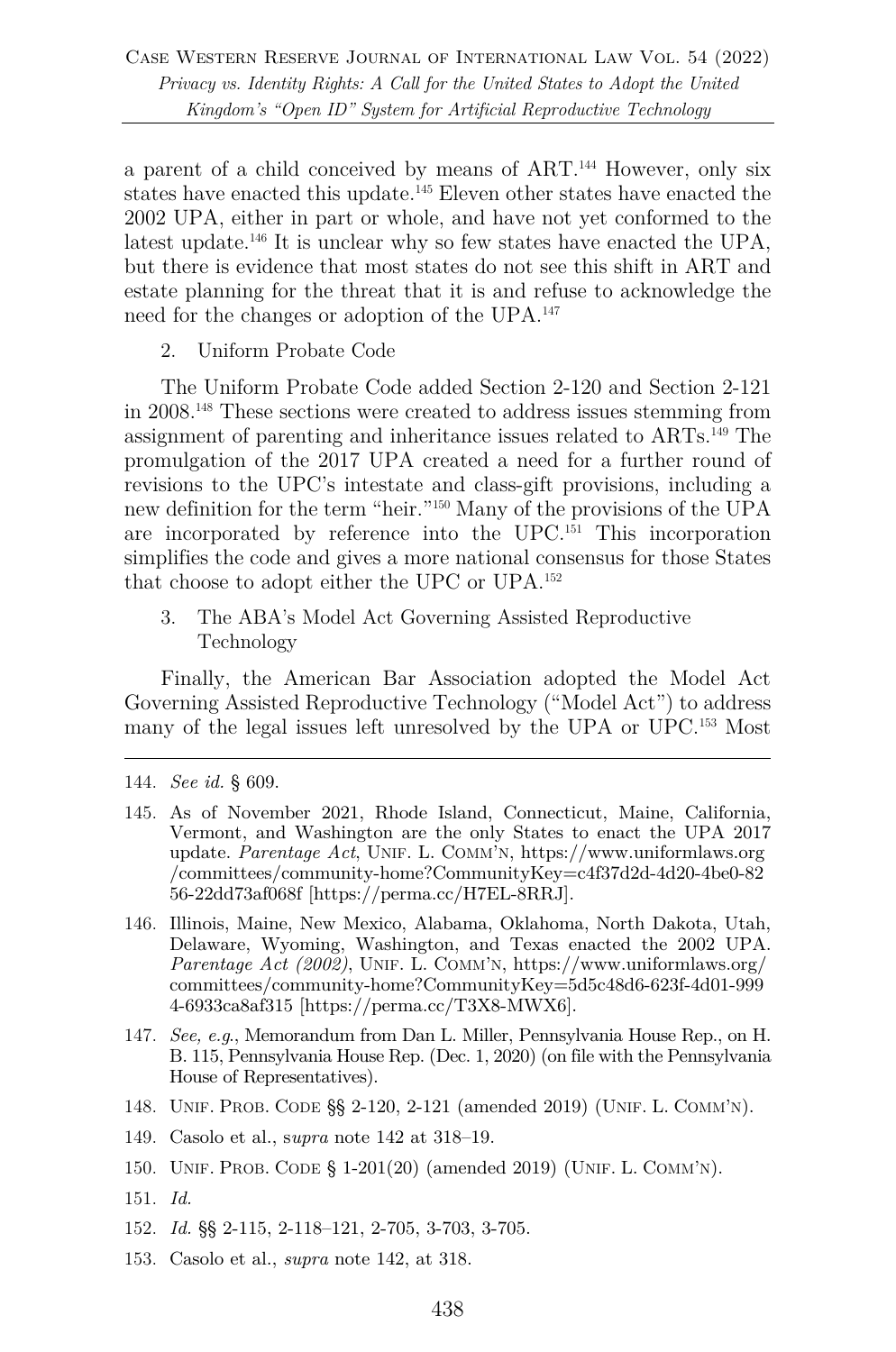notably, the Model Act clarified the legal interest of the parties involved in ART procedures.154 The newly ratified 2019 Model Act is "the prime example of best practices and requirements for the safety of all the participants in an assisted reproduction arrangement" because it creates a flexible framework for regulating the legal rights, obligations, and protections of the various stakeholders involved in ART.155

These three examples show that the United States can sacrifice some state-level autonomy for the benefit of clarification in the complex realm of ART. While states have the freedom to handle issues of ART in almost any way they see fit, the UPA, UPC, and ABA provide useful resources as a "starting point for national consensus."156 While the United States has not yet conformed to the United Kingdom's HFEA model, it is one step closer to a uniform framework for ART.

#### *B. The United States Needs a HFEA Open ID System*

As donor anonymity becomes a thing of the past,<sup>157</sup> the United States should adopt similar Open ID regulations to the United Kingdom. This system would allow the donor-conceived child to access medical characteristics of the donor parent(s) before their eighteenth birthday and have the option to know the identity of the donor parent(s) after their eighteenth birthday.158 An Open ID system would also promote some sense of donor privacy and reduce the shock and inheritance questions seen in the Bryce Cleary story.159 In an Open ID system, those individuals who choose to donate would know and understand the possibility of a donor-conceived child contacting them, and would have enforceable legal protections in place to shield from parental liability or obligations.

1. Congress's Commerce Clause Authority

A national solution sounds simple but would require the United States to adopt a federal system similar to the HFEA where a register

- 156. Casolo et al., *supra* note 142, at 318.
- 157. Keshavan, *supra* note 15.
- 158. Andrew Hellman & Professor Glenn Cohen, *Prohibiting Sperm Donor Anonymity in the US and Possible Effects on Recruitment and Compensation*, BIONEWS (Apr. 3, 2017), https://www.bionews.org.uk/pag e\_95954 [https://perma.cc/4W36-2NDH].
- 159. See *infra* Part V; *see also* Swenson, *supra* note 1.

<sup>154.</sup> *Id.*

<sup>155.</sup> Rich Vaughn, *American Bar Association Ratifies 2019 ART Model Act*, INT'L FERTILITY L. GRP. (Jan. 29, 2019, 8:43 AM), https://www.iflg.net/a merican-bar-association-ratifies-2019-art-model-act/#:~:text=The%20AB A%20began%20work%20on,the%20field%20of%20ART%20law [https:// perma.cc/NL3Y-8LR2].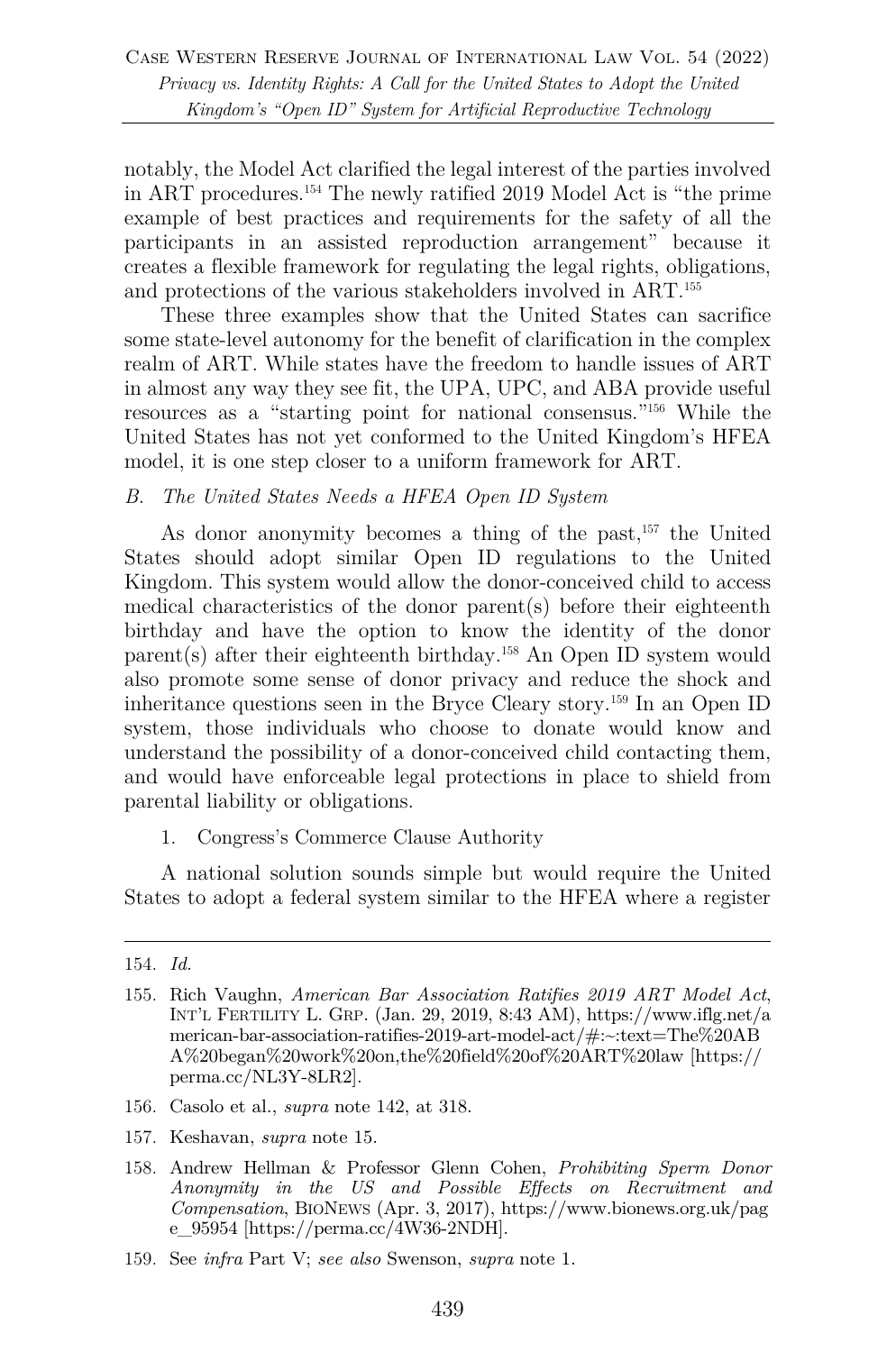of information can be kept and protected.160 While the UPA, UPC, and ABA Model Act propose optional changes, the individual states control whether to adopt the systems proposed.<sup>161</sup>

While the states have pioneered regulating ART in the United States, a system of federal regulation is not inconceivable. The Supreme Court continues to uphold the right to procreate or not procreate as a fundamental right.162 This fundamental right, first seen in *Roe v. Wade*,<sup>163</sup> was again upheld in *Planned Parenthood v. Casey*<sup>164</sup> nineteen years later. This fundamental right to procreate is federally protected, and the ART clinics which buy and sell biological material, often crossing state lines, should be federally regulated. The strongest justification for federal regulation of this area is the Commerce Clause, which gives Congress the power to regulate matters of interstate commerce. 165

However, Congress's Commerce Clause powers are limited. 166 Congress must include explicit findings that the activity being regulated "substantially affect<sup>[s]"</sup> interstate commerce.<sup>167</sup> Under this line of thinking, *Wickard v. Filburn*<sup>168</sup> provides a rationale to regulate ART nationally under the Commerce Clause. *Wickard v. Filburn* introduced the "cumulative effect" theory, which expanded the Commerce Clause power.<sup>169</sup> The cumulative effect theory provides that Congress may regulate not only individual acts, but an entire class of acts that have a substantial economic effect on interstate commerce.170 The ART industry already heavily implicates interstate commerce with intended parents traveling all over the world to find the perfect donor even shipping samples across state lines.171 There is no reason why the

- 160. *See* HUM. FERTILIZATION & EMBRYOLOGY AUTH., *supra* note 49.
- 161. *See supra* Section IV.A.
- 162. Meena Lal, *The Role of the Federal Government in Assisted Reproductive Technologies*, 13 SANTA CLARA HIGH TECH. L.J. 517, 537 (1997).
- 163. 410 U.S. 113 (1973).
- 164. 505 U.S. 833 (1992).
- 165. U.S. CONST. art. 1, § 8, cl. 3.
- 166. United States v. Lopez, 514 U.S. 549, 559 (1995).
- 167. *Id.*
- 168. 317 U.S. 111,120 (1942).
- 169. *Id.* at 125.
- 170. Lal, *supra* note 162, at 538.
- 171. Ellen S. Fischer*, The 'Wild West' of Medicine: An Argument for Adopting the United Kingdom's 'HFEA' Framework, to Improve the Market for Assisted Reproduction in the United States*, 39 NW. J. INT'L L. & BUS. 201, 222 (2019).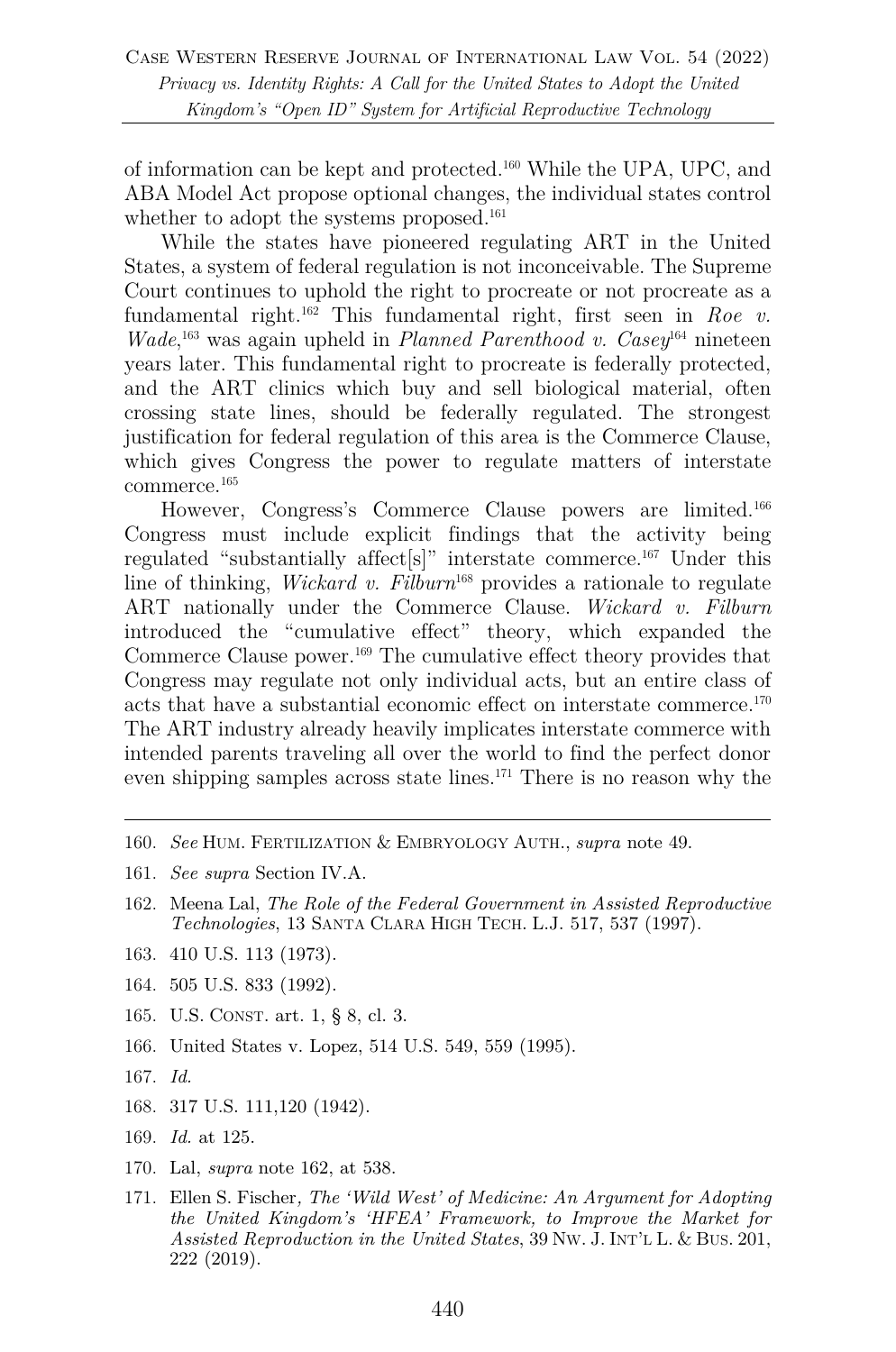United States federal government could not use the Commerce Clause to regulate ART and create a national system like the HFEA.

The role of commerce in the buying and selling of human genetic material is one of the most controversial topics in modern health policy. <sup>172</sup> One example of the Commerce Clause power used appropriately is seen in Congress's National Organ Transplant Act in 1984.173 In Title III, the Act indicates, "it shall be unlawful for any person to knowingly acquire, receive, or otherwise transfer any human organ for valuable consideration for use in human transplantation if the transfer affects interstate commerce."174 The term "human organ" means the human "kidney, liver, heart, lung, pancreas, bone marrow, cornea, eye, bone, and skin or any subpart thereof and any other human organ specified by the Secretary of Health and Human Services by regulation."175 The definition of "human organ" includes those organs also derived in any subpart thereof a fetus.176 Consequently, it is not a stretch to think of a frozen embryo or donated genetic material as part of the "human organ" definition, transfer of which is barred by Congress's National Organ Transplant Act.

While the United States does not currently have unified national regulations for ART, the American Society for Reproductive Medicine argues ART is one of the most highly regulated medical practices in the U.S.177 The ASRM was founded in 1944 as an organization purely dedicated to the development of the science of reproductive medicine.<sup>178</sup> The ASRM believes that (1) state regulations, such as medical licensing, continuing medical education, and disciplinary requirements; (2) federal regulations, such as the Fertility Clinic Success Rate and Certification Act ("FCSRCA"), mandatory reporting to the Centers for Disease Control ("CDC"), and Food and Drug Administration ("FDA") regulation of drugs; and (3) professional self-regulations, such as the "professional societies [of] ASRM and SART" (Society for Assisted Reproductive Technology) are more than enough to "develop ethical and practical guidelines" for ART.<sup>179</sup> Unfortunately, this thinking is

- 172. B. Björkman & S. O. Hansson, *Bodily Rights and Property Rights*, 32 J. MED. ETHICS 209, 209 (2006).
- 173. 42 U.S.C. § 273.
- 174. 42 U.S.C. § 274(e).
- 175. *Id.*
- 176. *Id.*
- 177. AM. SOC'Y FOR REPROD. MED., OVERSIGHT OF ASSISTED REPRODUCTIVE TECHNOLOGY 2 (2010).
- 178. *History of ASRM*, AM. SOC'Y FOR REPROD. MED., https://www.asrm.or g/about-us/history-of-asrm/ [https://perma.cc/6L6C-G5J3].
- 179. *Id.* at 5–6.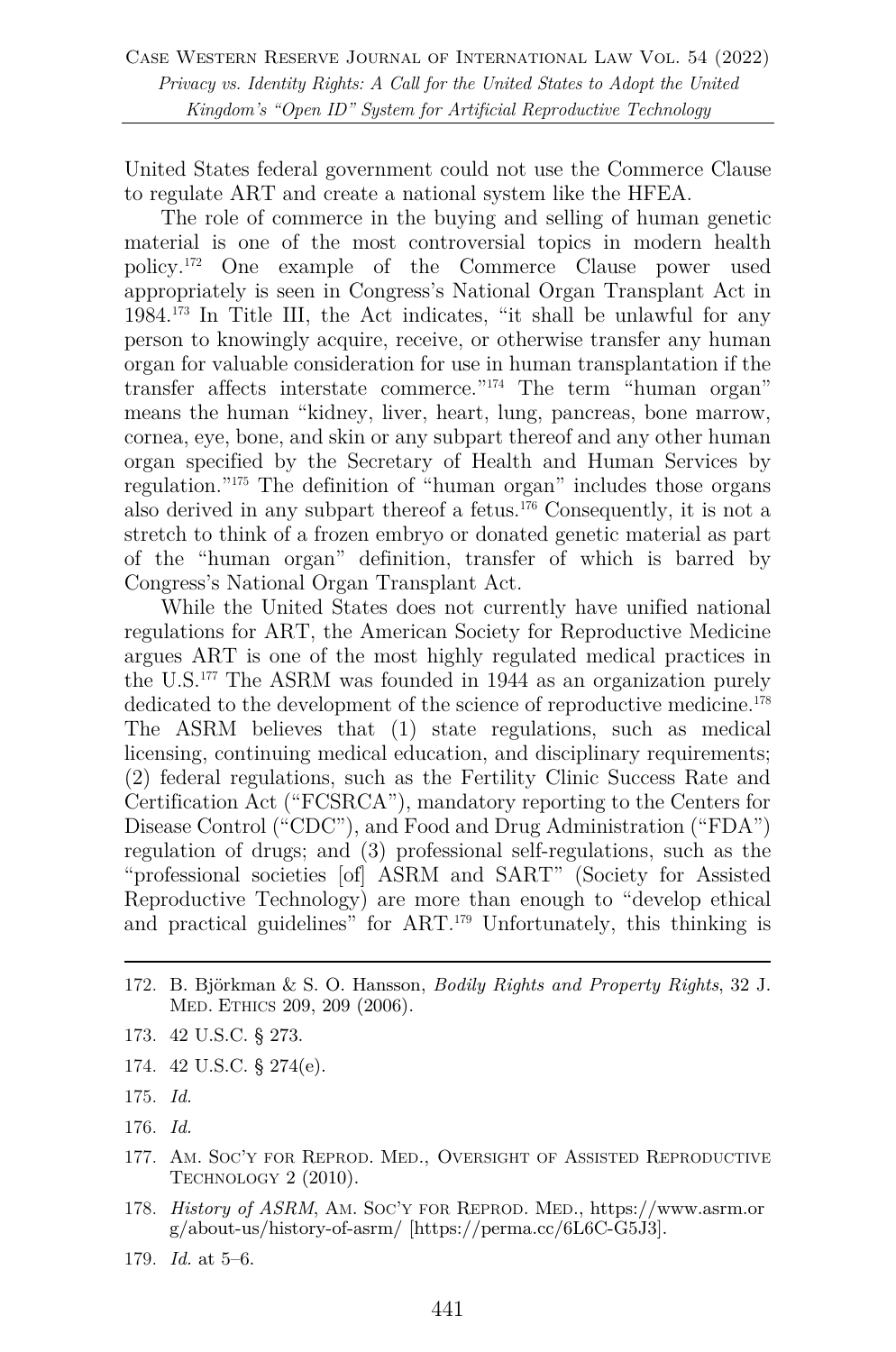incorrect. While the United States may have a plethora of regulations, its implementation is ineffective, as those who violate these regulations, standards, and guidelines are rarely sanctioned.<sup>180</sup>

An American HFEA system would allow for a singular authority to create uniform regulations throughout the country and see that they are upheld. It would allow for the creation of a unified donor registry and set the standards of creating an Open ID system for the United States, thus removing any ambiguity from the process and solving the issue of donor-conceived children finding their genetic parents on the internet. A unified system has been clearly demonstrated to be successful in the United Kingdom and therefore presents a successful option for the United States.

2. One Potential Problem for Open ID Systems

A conceivable consequence of an Open ID system is a decrease in donor participation, as seen in the United Kingdom.<sup>181</sup> Harvard Law School bioethics professor I. Glenn Cohen conducted a study in 2016 which revealed about 29% of potential sperm donors said they would "refuse donating if their names were put on a registry."182 The study suggested that prohibiting anonymous sperm donations in the United States would lead to a decline in the number of donors and that those who were still willing to donate would likely demand more compensation.183

While on its face, a donor decline in the United States may not seem like an issue, the real problem arises when one shifts the focus from the United States to the global sperm market as a whole. The world's sperm market is primarily found in the United States and

181. Keshavan, *supra* note 15.

<sup>180.</sup> Ollove, *supra* note 68; *see also UH Freezer Malfunction Update*, CLEVELAND.COM (Sept. 29, 2019), https://www.cleveland.com/news/2019 /09/uh-freezer-malfunction-update-more-than-150-families-settle-lawsuits-i n-loss-of-embryos.html#:~:text=University%20Hospitals'%20main%20cam pus%20in%20Cleveland.&text=CLEVELAND%2C%20Ohio%20%E2%80 %93%20More%20than%20150,Center's%20fertility%20clinic%20last%20ye ar [https://perma.cc/9FFX-WVXP] (explaining a situation where a freezer malfunctioned at a local hospital, losing over 4,000 eggs and embryos. Most of the 150 families settled their lawsuits outside the courts and the hospital faced no other consequences.).

<sup>182.</sup> Glenn Cohen et al., *Sperm Donor Anonymity and Compensation: An Experiment with American Sperm Donors*, 3 J.L. & BIOSCIENCES 468, 468 (2016).

<sup>183.</sup> Cohen's proposed solution to the decline in sperm donations is to pay each donor more per donation where anonymity is removed. His study found that participants would demand an additional \$60 to \$127 per donation, on top of the typical payment. *Id.* at 470.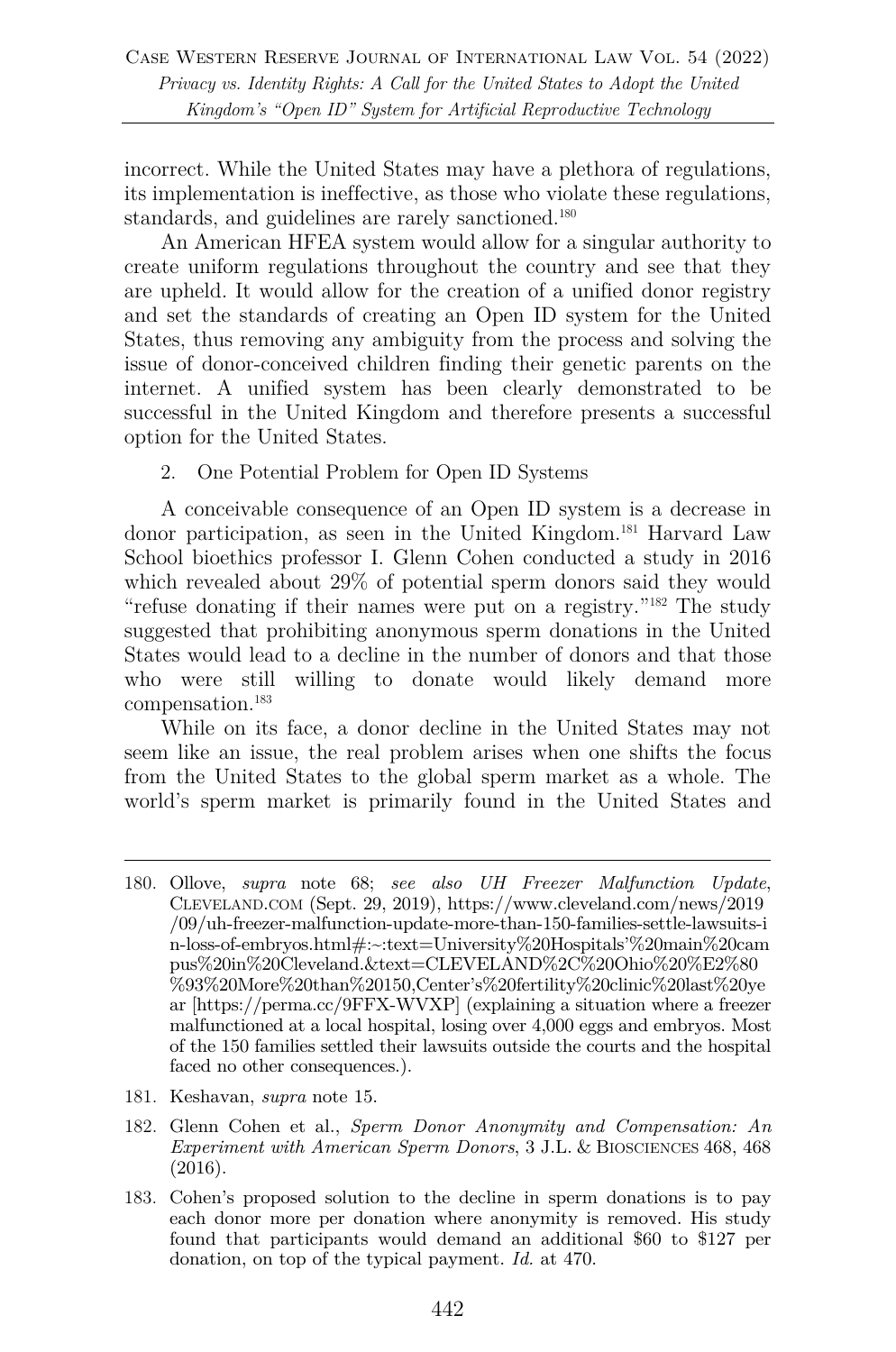Denmark.184 The reason for this control over the global market is, in part, because of laws allowing anonymity for donors.185

As Ayo Wahlberg, Professor at the University of Copenhagen, explains, "[t]he repeal of anonymity in many parts of the western world totally changed the game . . . [a]s soon as [anti-anonymity] legislation kicks in, numbers plummet."186

Most of the world now looks to the United States and Denmark for its sperm donations.187 However, with the inability to guarantee anonymity, many sperm banks and clinics in the United States, including the country's largest sperm bank, California Cryobank, changed their policy to only take non-anonymous donations going forward.188 Currently, California Cryobank, has 308 anonymous donors: 116 "open donors," who agree to be contacted through the bank as an intermediary, and 134 "ID disclosure" donors, who agree to direct contact if initiated by the offspring.189 If Professor Wahlberg's theory is correct, and a decline in donation occurs as anonymity is removed, not only the American market—but also the *global* market of sperm donation—will suffer.

#### *C. Estate Planning Is Essential to Dealing with the Bigger Problem*

With disagreements over a federally-regulated system and the possibility of sperm donation declining, it may take years or even decades for the United States to come to a unified national approach to regulating ART. In the meantime, donors who were promised anonymity in the past or those who are still considering donating genetic material before unified regulations are established, have a simple and easily accessible solution in front of them: estate planning.<sup>190</sup>

- 186. *Id.*
- 187. Naina Bajekal, *Why So Many Women Travel to Denmark for Fertility Treatments*, TIME (Jan. 3, 2019, 6:58 AM), https://time.com/5491636/d enmark-ivf-storkklinik-fertility/#:~:text=And%20for%20those%20eager %20to,and%20exports%20more%20than%2090%25 [https://perma.cc/Y FS8-TVAD]; Nellie Bowels, *The Sperm Kings Have a Problem*: *Too Much Demand*, N.Y. TIMES (Jan. 8, 2021), https://www.nytimes.com/2021/01 /08/business/sperm-donors-facebook-groups.html [https://perma.cc/9SV 5-KSFZ].
- 188. Youn, *supra* note 184.
- 189. *Id.*
- 190. Gettier & St. John Meehan, *supra* note 138, at 188.

<sup>184.</sup> Soo Youn, *America's Hottest Export? Sperm*, THE GUARDIAN (Aug. 15, 2018, 6:00 AM), https://www.theguardian.com/science/2018/aug/15/a mericas-hottest-export-sperm-fertility [https://perma.cc/2UPN-3X7V].

<sup>185.</sup> *Id.*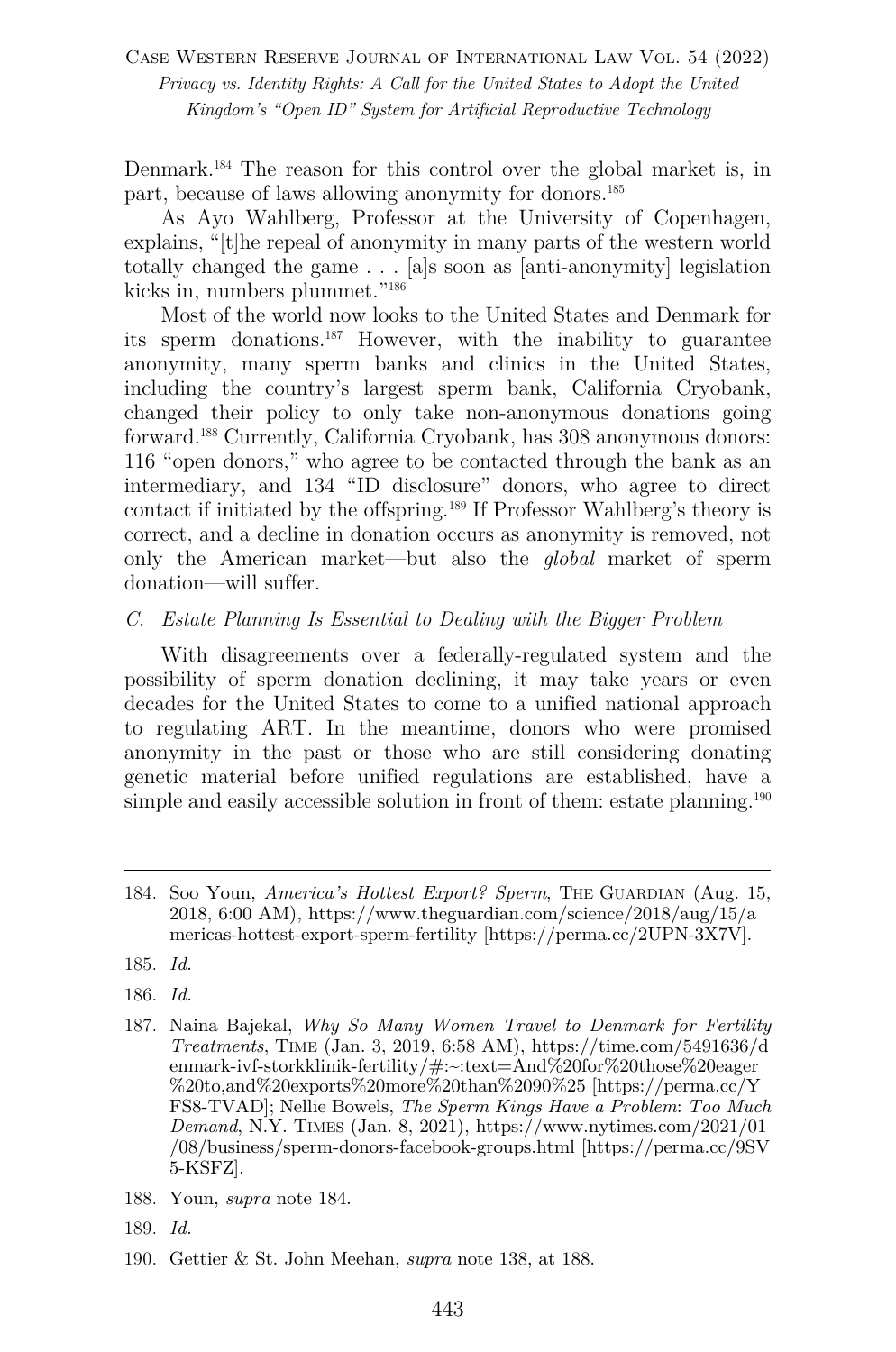As an expert in third-party assisted reproductive law, Judith A. Hoechst, Esq. strongly encourages others in her field to include estate planning when clients use ART.191 While many parents are reluctant to spend more money on estate planning after already paying large amounts for ART treatments, Hoechst explains that "[e]state planning at the time of contract formation . . . can help avoid litigation after death or at the time of divorce and ensure that clients' intentions are protected."192

While Hoechst's estate planning practice may protect the parents of a donor-conceived child,193 little is done to legally protect the donor. The primary concern for donors is the lack of uniform contracts and laws, which may leave them exposed to legal parental obligations or duties, even after the donor-child turns eighteen.<sup>194</sup> Generally, if a parent-child relationship exists in any capacity, absent a clear contractual intent, the law presumes a non-marital child as part of the class of "descendants" or "children" in a decedent's will.195 If a donor is contacted by a donor-conceived child and inadvertently acknowledges the donor-conceived child as his own, that child is considered an "heir" and is legally entitled to inherit from both the donor's estate as well as the child's legally-recognized parents.196

To avoid giving a donor-conceived child the unintentional right to inherit from their donor, those who have donated genetic material should update their estate plan.<sup>197</sup> A donor's will should clearly identify who is considered a "child," naming the children then living, children in utero, and posthumous children, and specifically disinheriting any children conceived through ART, whether known or unknown.<sup>198</sup>

Nevertheless, intestacy and reproductive laws vary in each state. In California, for example, courts have held that genetic material is a

- 191. Judith A. Hoechst, *Fifty-Something and Pregnant: How ART Has Extended Fertility—and Generated New Legal Concerns for Parents and Children*, *in* 50 FAMILY ADVOCATE 6–7 (Am. Bar. Ass'n. 2016).
- 192. *Id.* at 7.
- 193. *Id.*
- 194. Casolo et al., *supra* note 142, at 330–31.
- 195. Sarah J. Khoury, *Era of 'ART' – The Impact of Assisted Reproductive Technology in Estate Planning*, 4 THE SPOTLIGHT 3 (2019).
- 196. Lee-Ford Tritt, *Sperms and Estates: An Unadulterated Functionally Based Approach to Parent-Child Property Succession*, 62 SMU L. REV. 367, 381 (2009).
- 197. HAAS & ASSOC., P.A., *Defining Child: Estate Planning Issues for Families with Children Born Through Assisted Reproduction Technology (ART)*, https://carolinafamilylaw.com/child-estate-planning-children-born-assist ed-reproduction-technology-art/ [https://perma.cc/GP9Z-ACDZ].
- 198. Hoechst, *supra* note 191, at 7.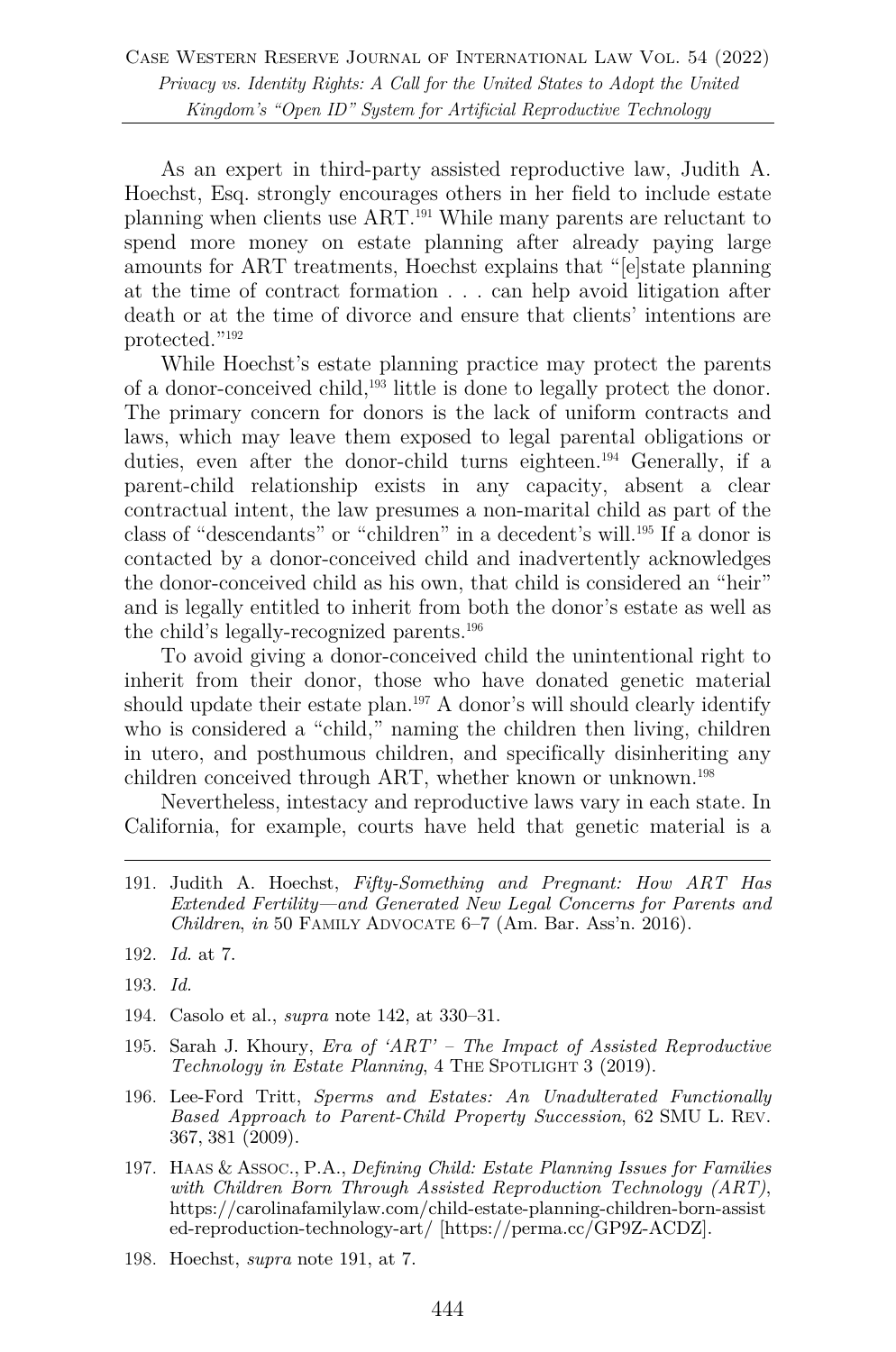unique type of property and donor intent should be heavily factored when making decisions about genetic material.<sup>199</sup> While state laws differ on a donor's parental rights, usually, if a child is conceived through artificial insemination and the donor is not married to the other intended parent, they will not have parental rights for or obligations to the donor-conceived child.<sup>200</sup>

In general, many state laws say that if conception occurs through artificial insemination, then there is an automatic presumption that the donor gives up his parental rights.201 However, there are exceptions. In Pennsylvania, for example, genetic material determines legal parentage, meaning that if a DNA test shows the sperm donor is the father, then he will be considered the legal father—even if his name is not on the birth certificate.<sup>202</sup> In the last five years a Texas court held a known sperm donor for a lesbian couple as a legal father of the donor-conceived child, even though the parties signed a contract.<sup>203</sup>

Incorporating issues involving ART into a person's estate plan can cause some tension but it is prudent in cases with no explicit contracts surrounding donated genetic material. Where genetic material is involved, a person's wishes and intent should be clearly stated.204 This may include explicitly disinheriting any known or unknown children conceived through donated genetic material or ART.205 If a testator has previously donated, or plans to donate genetic material, using openended terminology such as "my children" in an estate plan can lead to will contests when administering an estate.<sup>206</sup> To avoid ambiguity, a testator should individually name each child they wish to inherit under their estate. Even in jurisdictions where the donor-conceived child has little to no legal case, this small change can prevent a large headache

- 202. *Id.*
- 203. *In re* P.S., 505 S.W.3d 106, 109 (Tex. App. 2016).
- 204. Gettier & St. John Meehan, *supra* note 138, at 189.
- 205. *Estate Planning for Your Embryos: Do You Have a Plan?*, THOMSON L. (Dec. 3, 2015), https://cathompsonlaw.com/estate-planning-for-your-em bryos-do-you-have-a-plan/ [https://perma.cc/L6S8-UVGZ].
- 206. HAAS & ASSOC., P.A., *supra* note 197.

<sup>199.</sup> Kievernagel v. Kievernagel, 166 Cal. App. 4th 1024 (App. 3d Dist. 2008); Hecht v. Super. Ct. L.A. Cnty., 16 Cal. App 4th 836, 850*–*51 (App. 2d Dist. 1993).

<sup>200.</sup> Sarah Tipton, *Does a Known Sperm Donor Have Any Parental Rights or Obligations?*, LEGALMATCH (June 28, 2018), https://www.legalmatch.co m/law-library/article/sperm-donor-parental-rightsobligations.html [https://perma.cc/6KDJ-PVP9].

<sup>201.</sup> *Id.*